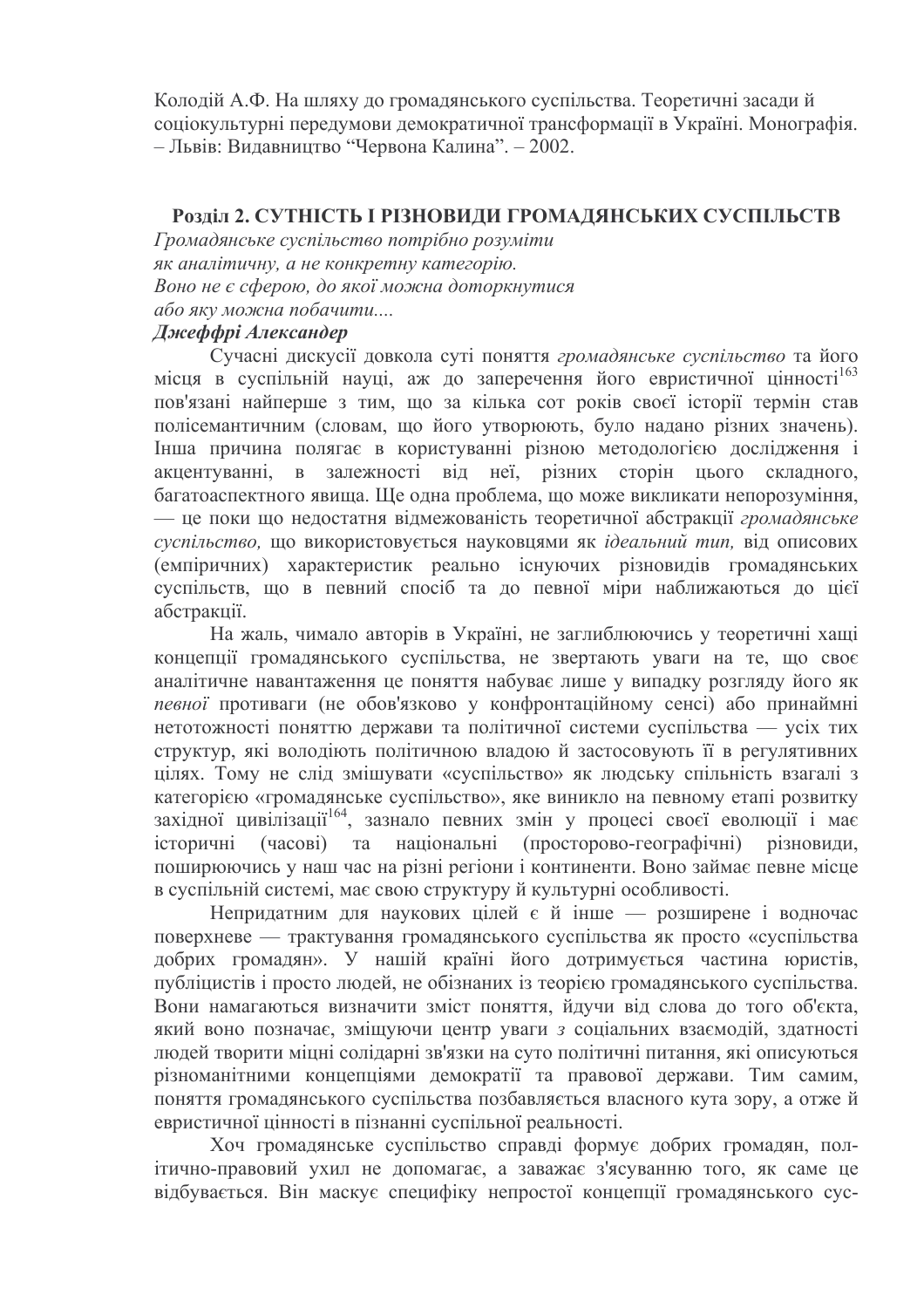пільства, довкола якої точиться так багато суперечок. Тому, відмежовуючись від такого, так би мовити, семантичного підходу, зазначимо, що в цій праці мона йтиме про *civil society (цивільне*, можна було б сказати — цивілізоване  $c$ успільство), а не про *citizens'society* — суспільство громадян.

# 2.1. СИСТЕМНІСТЬ ГРОМАДЯНСЬКОГО СУСПІЛЬСТВА

### 2.1.1 Громадянське суспільство як один із вимірів соціальної сфери

У пошуках загально прийнятного визначення громадянського суспільства, яке задовольняло б потреби дослідників як західних, так і посткомуністичних країн (де масові рухи кінця 80-х-початку 90 р.р. уже позаду і стало очевидним, що не вони складають основну форму інститутів громадянського суспільства), доцільно звернутися до структурно-функціонального підходу. Саме спеціалісту в цій галузі, соціологу-парсоністу із Каліфорнійського університету Джеффрі Александеру належить найкоротше за кількістю слів і водночас найширше за значенням визначення даного феномена: «Громадянське суспільство — це сфера людської солідарності». Близьким є погляд іншого американця — Майкла Уольцера. котрий описує громадянське суспільство як «простір непримусової людської асоціації», а також німецького соціального філософа Юргена Габермаса, який розглядає громадянське суспільство як публічну сферу суспільної взаємодії та як життєвий світ людини. Усі ці визначення достатньо абстрактні, як абстрактними є уявлення про структуру суспільної системи, її. полії на самостійні сфери суспільного життя, які відрізняються між собою передовсім тим, у яких ролях виступають у них суб'єкти суспільної діяльності, які зобов'язання вони беруть на себе та які цінності сповідують. Отож, спочатку спробуємо з'ясувати найзагальніше — місце, що його займає громадянське суспільство у суспільній системі в цілому. До якої сфери суспільного життя його слід відносити? Саме це нам потрібно знати, перш ніж будемо говорити про особливості різних теоретичних та емпіричних моделей громадянського суспільства та з'ясовувати його особливості порівняно з іншими формами соціальної взаємодії.

Як складна соціальна система, суспільство взагалі складається з підсистем різних рівнів. Підсистемами першого рівня можна вважати сфери (царини) суспільного життя: політичну, економічну, соціальну, духовну, сімейну. Вони різняться змістом людської діяльності; особливостями міжособових та міжгрупових стосунків, що складаються в процесі діяльності; інститутами, що регулюють та закріплюють ці стосунки, створюючи підстави для стабільності в сфері даного виду діяльності; цінностями, які орієнтують людей щодо вибору вектора індивідуальної і групової поведінки в тій чи іншій сфері діяльності. Тобто, в кожній суспільній сфері виділяємо підсистеми: діяльність; стосунки (способи і характер взаємодії); інститути; культуру і цінності. Інколи, але не завжди, можна говорити і про специфічних суб'єктів діяльності у кожній із сфер (особливо групових; хоча е специфічні особливості й у декотрих індивідуальних суб'єкті», наприклад: політичний лідер, партійний функціонер чи менеджер на підприємстві).

Усі види стосунків тією чи іншою мірою інтегровані в життєдіяльності окремого індивіда, поведінка котрого в одній сфері тісно пов'язана з рівнем і характером його участі в усіх інших сферах, з набутими там культурноціннісними орієнтирами. Тому матеріалістичні уявлення про пріоритетність економіки та про вертикальне розташування сфер у послідовності: економіка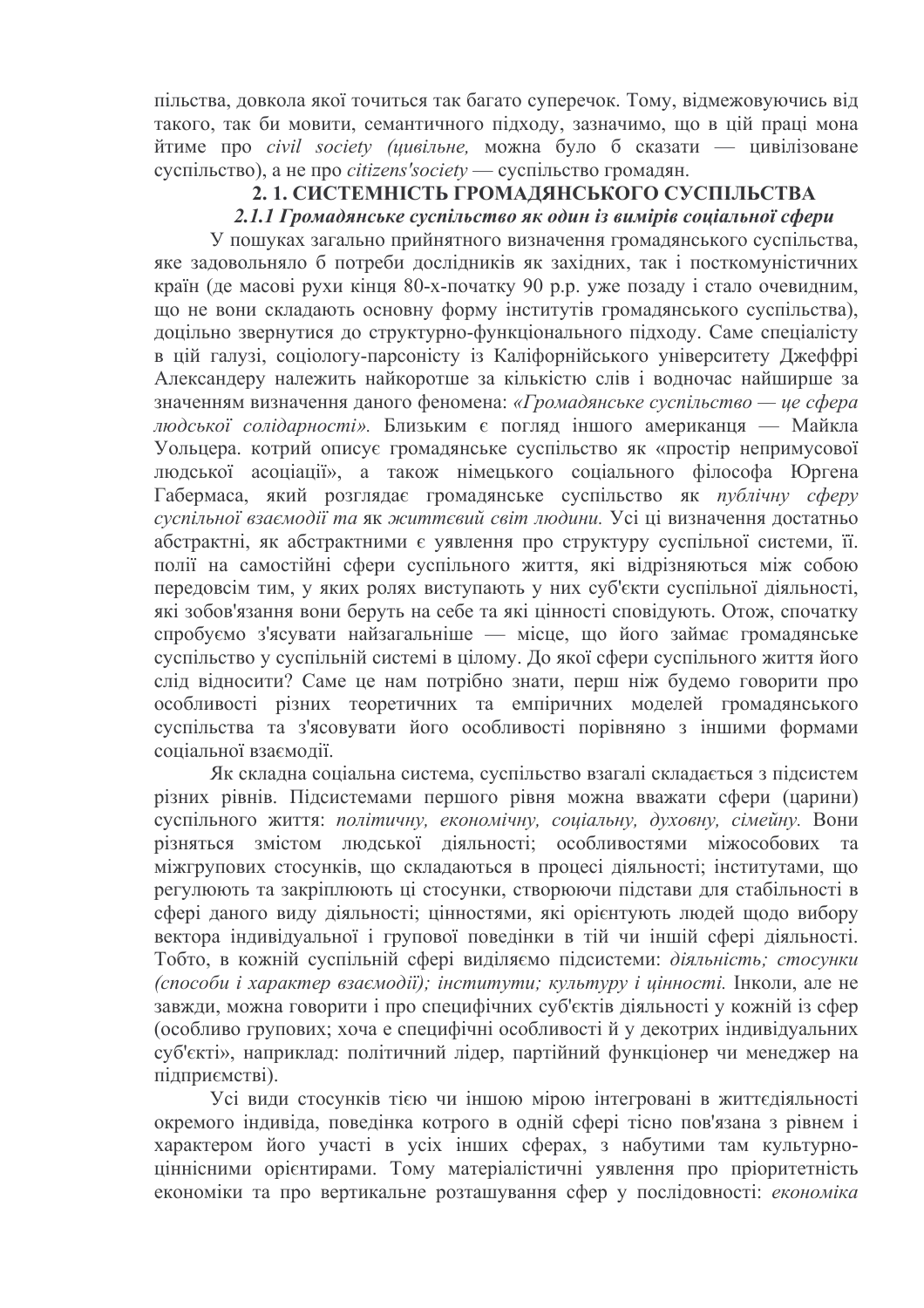(виробництво матеріальних благ і послуг) - соціальна сфера (розподіл благ і задоволення потреб) - політична сфера (регулювання того й іншого) - духовна сфера (ідеологічний вираз діяльності в попередньо названих сферах і творення духовних цінностей) можна визнати чинним хіба що стосовно примітивного суспільства. В цивілізованому соціумі людина народжується у певному культурному середовищі і від перших років свого життя починає засвоювати норми і цінності свого середовища та формувати уявлення про життєві пріоритети. Тому більш адекватним виглядає уявлення про рівноправність та багатоканальний взаємозв'язок сфер людської життєдіяльності. Соціальна сфера, притому, не зводиться до розподілу благ та формування життєвих можливостей. Вона насамперед є сферою інституціолізованого спілкування, створення стійких і тимчасових об'єднань на засадах солідарності та їх використання для індивідуального й колективного самовиразу й розвитку. Отже, соціальна сфера у вимірі різних форм солідарної взаємодії і є, по суті, тим структурним підрозділом суспільної системи, який, зазвичай, називають громадянським суспільством.

#### 2.1.2. Структура та функції громадянського суспільства

Сама по собі соціальна (соцієтальна, громадська) сфера як структурний елемент суспільної системи існує з часів античності. Проте, лише в нові часи і лише в деяких країнах вона повністю відокремлюється від політики, з одного боку, та від приватного життя, з іншого, і стає сферою неполітичного публічного життя, набувши якостей громадянського суспільства. Там, де її становлення і розгортання вибувається успішно, вона створює фундамент для стабільного функціонування демократичних режимів. Отже, громадянське суспільство — це не лише сфера, але й історично сформований тип взаємодії, певна модель соціальної організації, про наявність яких можна говорити лише тоді, коли означена сфера суспільного життя набуває певних інституційних та культурнопсихологічних характеристик<sup>165</sup>.

До інститутів, що творять внутрішню структуру громадянського суспільства, належать:

• добровільні громадські об'єднання: економічні, культурно-мистецькі, освітні, наукові, захисту прав громадян, благодійні та інші (їх докладну класифікацію подано в другому розділі книги);

• громадські рухи й політичні партії (останні — на перших стадіях свого формування, поки вони ще не задіяні в механізмах здійснення влади)<sup>166</sup>;

• незалежні засоби масової інформації, що обслуговують громадські потреби та інтереси, формують і оприлюднюють громадську думку;

• громадська думка як соціальний інститут;

• вибори та референдуми як засіб громадського волевиявлення й захисту інтересів;

• залежні від громадськості елементи судової і правоохоронної системи (як-то суди присяжних, народні міліцейські загони тощо);

• на Заході є тенденція зараховувати до інститутів громадянського суспільства також розподільчо-регулятивні інститути сучасної держави загального добробуту.

Інституціолізоване громадянське суспільство — це розгалужена, багатоаспектна мережа різноманітних форм асоціативного життя, волевиявлення й формування громадської думки, забезпечених певною інфраструктурою й авто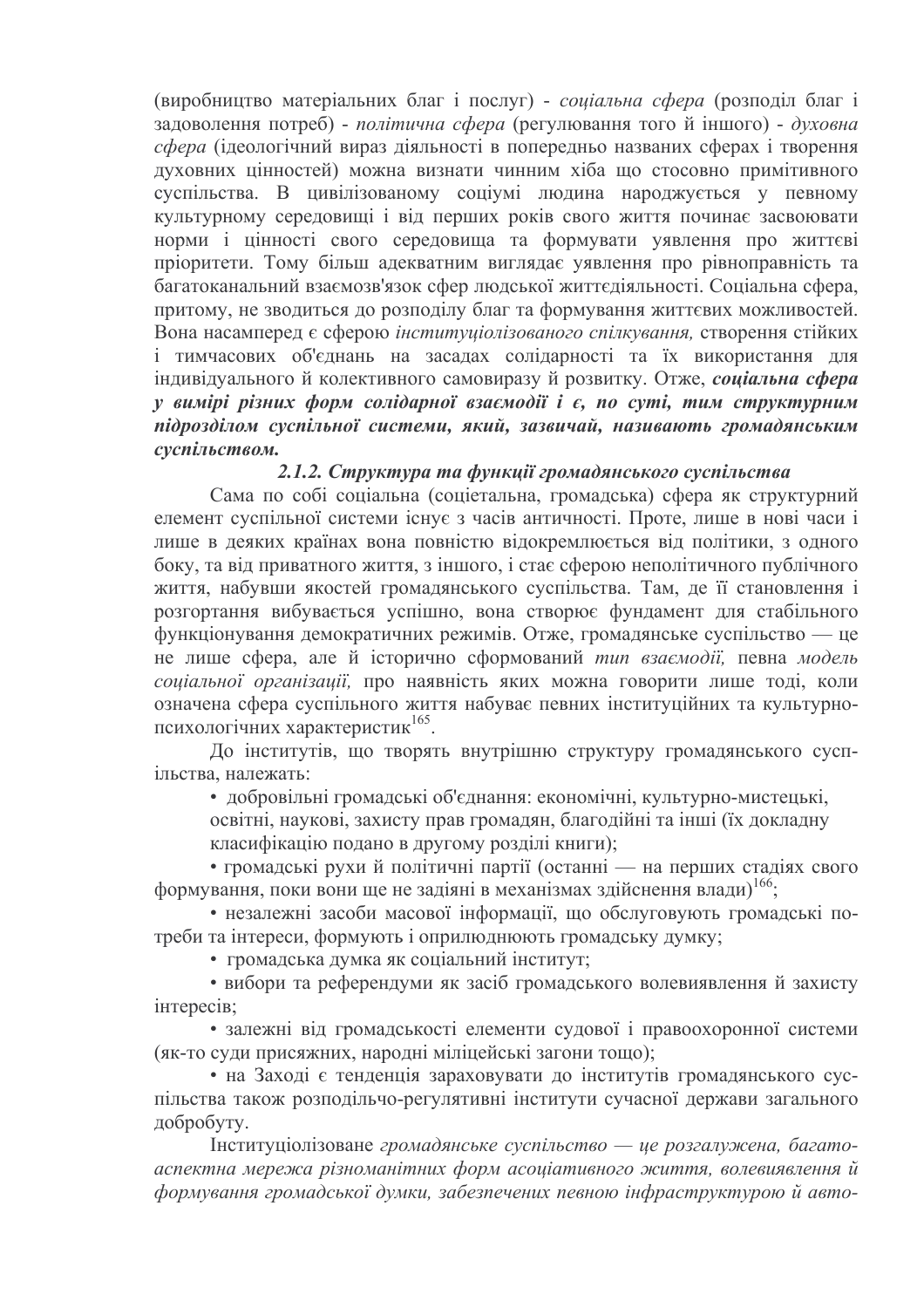номних стосовно держави. Інститути громадянського суспільства виконують наступні групи функцій:

• По-перше, вони є засобом самовиразу індивідів, їх самоорганізації і самостійної реалізації ними власних інтересів. Значну частину суспільне важливих питань громадські спілки та об'єднання розв'язують самотужки або на рівні місцевого самоврядування. Тим самим вони полегшують виконання державою її функцій. бо зменшують тягар проблем, які їй доводиться розв'язувати.

• По-друге, інститути громадянського суспільства виступають гарантом непорушності особистих прав громадян, дають їм впевненість у своїх силах, служать опорою у їх можливому протистоянні з державою.

• По-третє, інститути громадянського суспільства виконують функцію захисту інтересів певної групи в її протиборстві з іншими групами інтересів. Завдяки їм кожна отримує шанс бути почутою на горі владної піраміди.

• По-четверте, ці інститути створюють сприятливі умови для функціонування демократичної влади, бо (а) формують і роблять відомою позицію громадян з різних проблем суспільного життя та публічної політики; (б) систематизують, впорядковують, надають урегульованості протестам і вимогам людей, пом'якшуючи, в той спосіб, конфлікти, допомагаючи знайти основу для взаємних поступок і компромісів; (в) у разі потреби допомагають людям організовано протистояти неконституційним діям осіб при владі чи спробам узурпації влади.

В аспекті культури, охарактеризована вище підсистема суспільства може називатися громадянським суспільством лише за умови, якщо результатом функціонування її інститутів є те, що соціологи називають соціальним капіталом (про його зміст буде сказано нижче), і якщо домінуючими стають цінності громадянської культури. Суб'єктами взаємодії в громадянському суспільстві є вільні й рівні індивіди, які вірять у свою здатність вирішувати малі і великі справи в суспільстві; добровільно входять і виходять з асоціацій, належачи, зазвичай, до декількох груп одночасно; з довірою ставляться до своїх колег по діяльності та до суспільних інститутів, визнають право інших громадян на власну думку, її висловлення та захист.

Окремий індивід, що є членом декількох асоціацій, є тим містком, який забезпечує перехресне спілкування в цілій мережі громадянського суспільства, що запобігає партикуляризму окремих об'єднань. Незважаючи на те, що кожна група має специфічні цілі та інтереси, суб'єктам громадянського суспільства (індивідуальним і груповим) не чужі суспільні проблеми загалом; вони зорієнтовані на громадські справи і формують громадську думку та громадянську позицію. Індивідуалізм та конкурентність у діяльності суб'єктів громадянського суспільства поєднуються з відносинами взаємної довіри й готовності до співпраці, здатністю йти на компроміси, поміркованістю і толерантністю.

## 2.1.3. Визначення сутності громадянського суспільства

Підводячи підсумок, можемо визначити громадянське (цивільне) суспільство як сферу спілкування, взаємодії, самоорганізації й самоврядування вільних індивідів на основі добровільно сформованих асоціацій, яка захищена необхідними законами від прямого втручання і регламентації з боку держави й у якій переважають громадянські цінності<sup>161</sup>. Держава окреслює простір громадянсь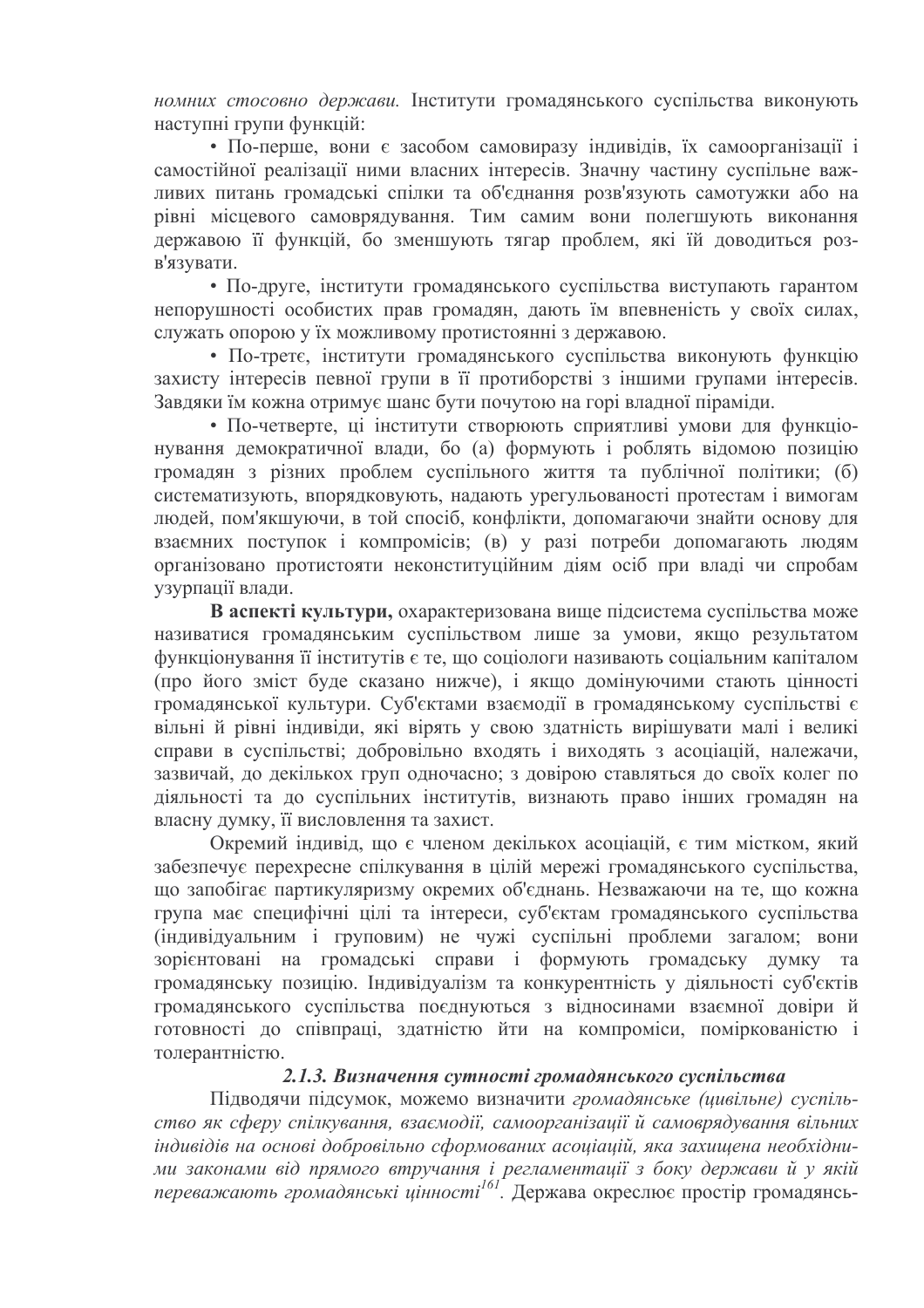кого суспільства, але не втручається в нього. Громадяни дбають про свої права та інтереси, але мають на увазі й загальносуспільні проблеми.

Чарльз Тейлор зазначає, що поняття громадянського суспільства вживається у наш час щонайменше у трьох значеннях 168.

1. Мінімальний його обсяг дорівнює існуванню незалежних від держави громалських організацій, або як тепер прийнято говорити — «третього сектора».

2. Друге значення, більш точне в науковому відношенні, охоплює усю соціальну структуру, яка координує свої дії через низку добровільних асоціацій (про це, власне, і йшлося вище).

3. Воно також розглядається як фактор впливу на державну політику, тобто як сукупність груп тиску та інших суб'єктів впливу на політичний процес у суспільстві (про це йтиметься далі).

До цих розумінь терміну можна додати ще два.

4. Четверте розуміння терміну виходить з того, що суспільство в иілому стає громадянським, якщо у ньому розвинена названа вище система інститутів і взаємодій. Цей підхід найбільш розповсюджений у публіцистиці, але його вживають і науковці, маючи на це вагомі підстави: адже у

суспільстві з розвиненою мережею громадських організацій, громадським спілкуванням тощо міняється тип політичної культури. Вона теж стає цивільною, громадянською і своєю чергою міняє спосіб функціонування усіх інших суспільних інститутів, у тому числі й державних. 5. І, нарешті, п'яте розуміння полягає в ототожненні громадянського суспільства з усією нерозчленованою позаполітичною чи позадержавною сферою суспільного життя.

Кожне з цих тлумачень має свої підстави. Заперечити як некоректний можна хіба що перший підхід, як занадто вузький (можна б сказати, механістичний), та п'ятий, як занадто формальний, такий, що не вказує на якісну специфіку феномена громадянського суспільства, а обмежується фіксацією його місця в структурі суспільної системи. Інші ж тлумачення мають право на існування як відображення певних сторін, аспектів громадянського суспільства, пов'язаних з виконанням ним тих чи інших функцій.

Отже, згідно сучасних підходів, термін громадянське суспільство позначає структурно визначену, інституціолізовану підсистему суспільства зі специфічними, тільки їй притаманними, незалежними від держави, добровільними формами громадської активності й солідарності, з особливими культурними і, навіть, соціально-психологічними ознаками. У ньому не тільки існує значна кількість добровільних асоціацій, забезпечених та поєднаних відповідною мережею засобів комунікації, але й домінують громадянські цінності та спілкування на засадах довіри й толерантності. Громадянське суспільство виникає там, де панує індивідуалізм, але його поява якраз свідчить про соціальність людини, яка прокладає собі шлях навіть в умовах засадничо індивідуалістичного суспільства і — пом'якшує цей індивідуалізм.

Основні риси, що визначають сутність громадянських стосунків між групами, індивідами й державою, мають неоднакову пріоритетність і співвідношення в різних країнах. І цим визначаються певні історичні типи, різновиди, моделі конкретних громадянських суспільств. Якщо на нормативному рівні ми визначаємо їх сутнісні характеристики, то на рівні вивчення конкретних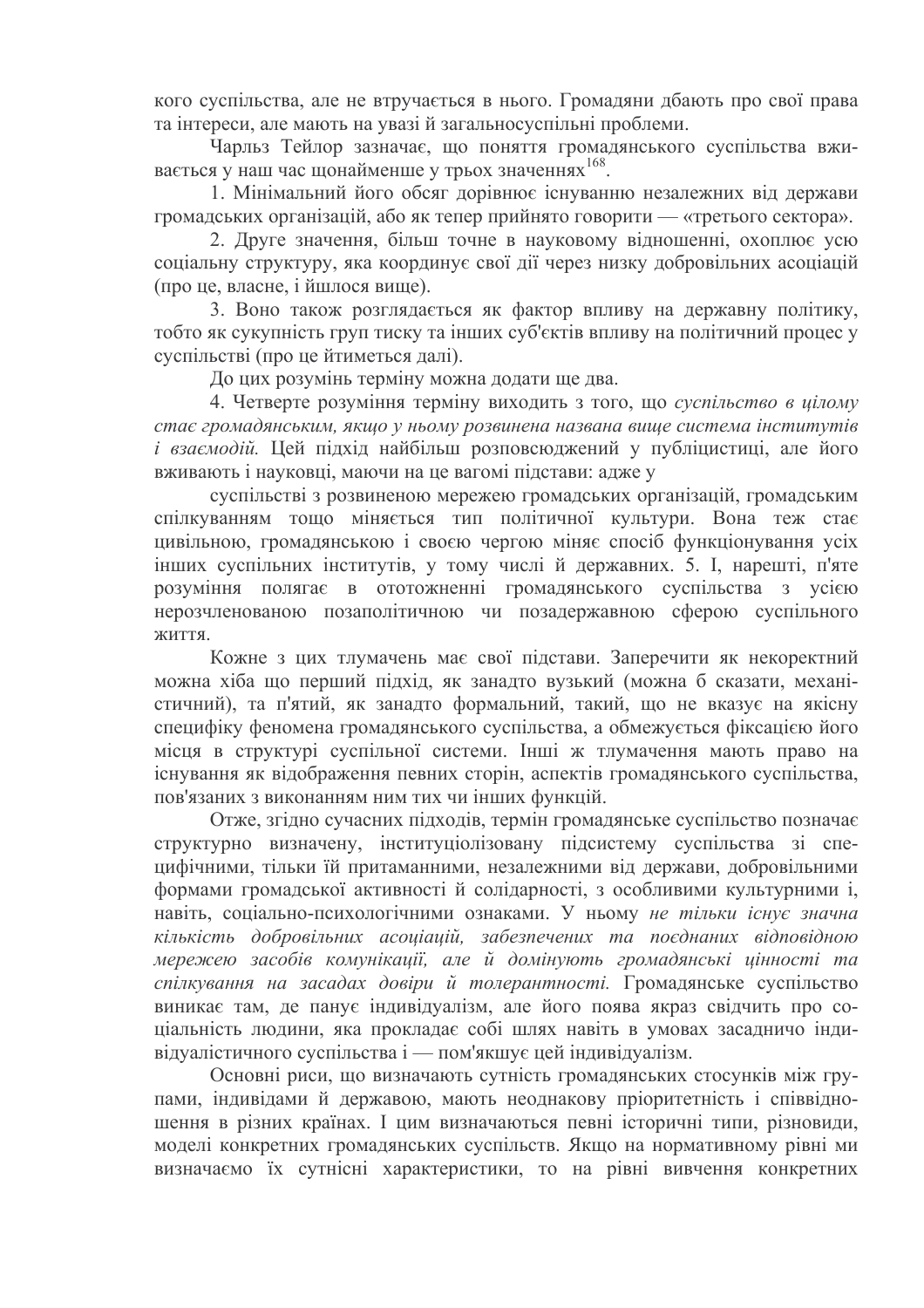суспільств нас цікавлять сфери пріоритетного самовияву вільних індивідів та форми участі у вирішенні суспільних справ.

# 2.2. ЧАСОВІ ТА НАЦІОНАЛЬНІ МОДИФІКАЦІЇ ГРОМАДЯНСЬКИХ СУСПІЛЬСТВ

#### 2.2.1. Історичні моделі громадянських суспільств

Тільки сукупність історичних, структурних і культурних рис громалянського суспільства дає нам його нормативний образ, розкриває сутність цього поняття як *ідеального типу*. З переходом на описовий рівень ми можемо встановити міру наближеності конкретних суспільств до визначеного в такий спосіб ідеалу, сказати, наскільки в ньому розвинені структури і культура, притаманні саме, громадянському суспільству.

Перед тим, як говорити про історичні (часові) та географічні (національні) моделі громадянських суспільств, нагадаю, що громадянське суспільство - це, з одного боку, об'єктивно існуюча суспільна реальність, підсистема суспільства як цілого, яка розвивається в політичному просторі й часі, має свої стадії та географічно-територіальні різновиди. А з іншого боку, це — теоретична абстракція, за допомогою якої намагаються розпізнати цю реальність і глибше осмислити суспільну систему під певним, специфічним ЛЛЯ **reopii** громадянського суспільства кутом зору. Така теоретична абстракція є ідеальний тип громадянського суспільства, який також не є сталим. Як показав Джеффрі Александер, ідеальний образ громадянського суспільства зазнав істотних трансформацій під впливом змін тієї реальності, яку відображав, пройшовши три історичні стадії, умовно названі ним «громадянським суспільством I, II та III». Це часові (історичні) моделі громадянського суспільства, які відповідають основним етапам його еволюції як суспільної практики і як теоретичної концепий.

Громадянське суспільство, що формувалося від XVII і аж до першої половини XIX століть, на практиці було молодим буржуазним суспільством, що утверджувало ліберальні свободи і підкорялося закону. Ринок надавав йому механізми саморегуляції, звільняючи неполітичну сферу від потреби в державній регламентації. А спільні інтереси були тим цементом, що з'єднував людей поза впливом політиків і уряду. Навіть тоді, коли ці інтереси були різні або й протилежні, вони неминуче перехрещувались, навчаючи людей взаємної поступливості і співпраці. Дещо ідеалізуючи, в дусі свого часу, гармонійність спонтанного узгодження інтересів у цивільному/ громадянському суспільстві, Томас Пейн писав: «Формальний уряд створює тільки невеличку частину цивілізованого життя... Навіть найкраще встановлений уряд далеко не може гарантувати ту безпеку та добробут кожному індивідові та суспільству в цілому, яку йому гарантують величні та засадничі принципи суспільства й цивілізації загальнопогоджувані та обопільно обстоювані — безупинна циркуляція інтересів, які, проходячи через мільйони каналів, зміцнюють усю масу цивілізованого людства»<sup>170</sup>.

Разом з том, ринок ніс і деякі антигромадянські тенденції — надмірний індивідуалізм, різке соціальне розшарування і пауперизацію працюючих, втрату почуття колективності. Те, що відбувалося в цей час з громадянським суспільством, як суспільною реальністю, доречно назвати висловом Джона Кіна - «здичавіння». Спочатку (у XIX ст.) громадянське суспільство «дичавіло» через розповсюдження бідності та «нецивільного» поводження тих, кого нині ми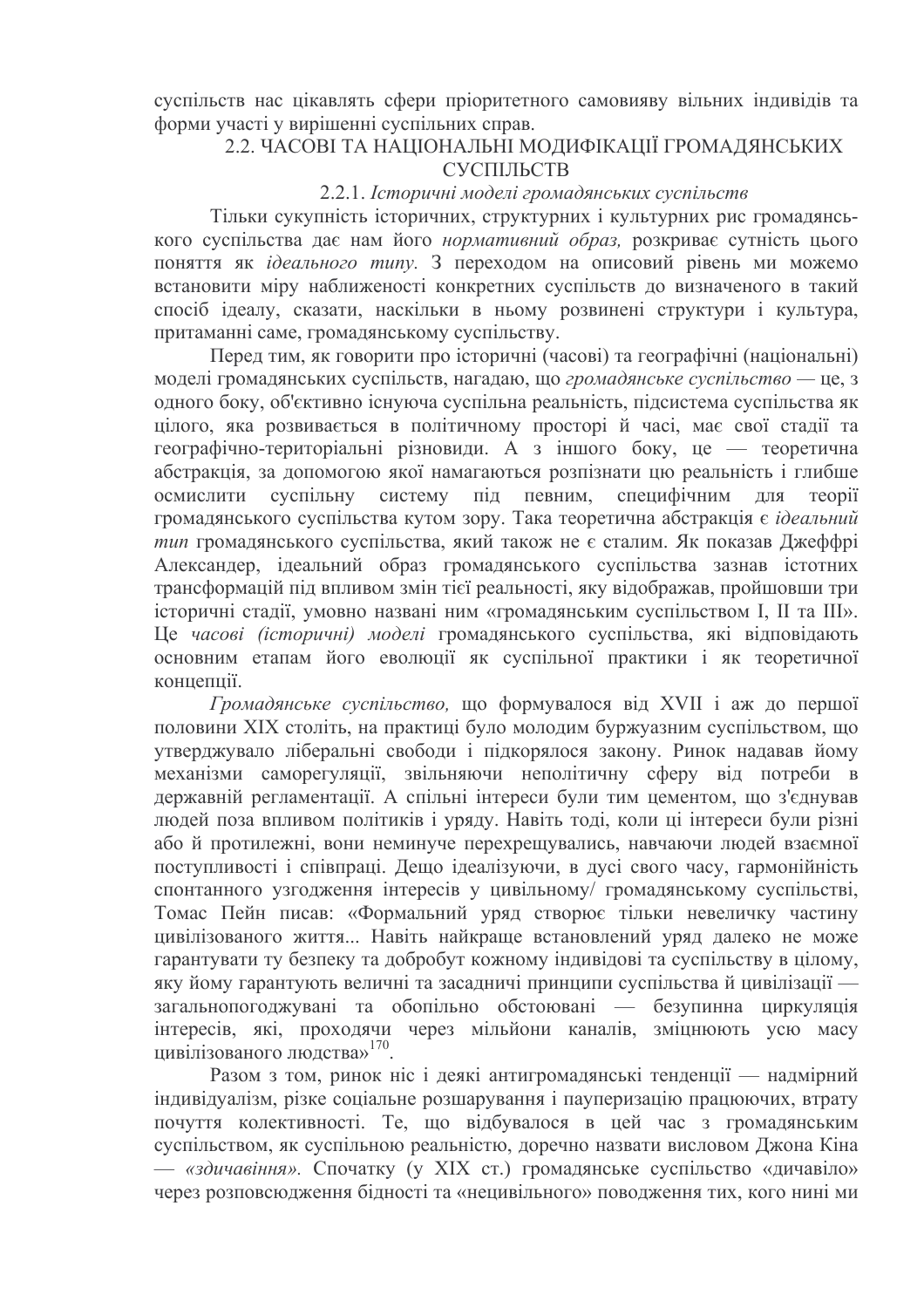б назвали олігархами, а у XX ст. — внаслідок гіпертрофії державних функцій «легітимного насильства», що вилилося в утвердження тоталітарних режимів (фашизм і сталінізм). У міру цього здичавіння, теорія, що акцентувала увагу на його позитивних, солідаристських аспектах, відходила в минуле. Настав період «громадянського суспільства, що тривав з середини XIX і аж до II половини XX ст. йому відповідало переконання, що термін «громадянське суспільство» вілображає романтизований образ раннього буржуазного суспільства і що він належить минулому. В суспільній теорії та політичній публіцистиці запанував дискурс соціалізму, що заволодів умами більш як на ціле століття.

У суспільному житті цього періоду домінували нецивільні форми розв'язання конфліктів (класові зіткнення в Європі, апофеозом яких була Паризька комуна 1871-го, Громадянська війна у США), монополізувалась економіка, зростав вплив грошових мішків на державну політику, олігархізувалися політичні партії. Відповідно і в теорії громадянське суспільство було оголошене ареною зіткнення інтересів, непримиренної боротьби класів, яка неминуче його зруйнує. К. Маркс і Ф. Енгельс охарактеризували громадянські зв'язки і громадянське суспільство як феномен, що був породжений капіталістичним способом виробництва і має загинути разом з ним<sup>172</sup>. Навіть італійський марксист А.Грамші, який, як уже говорилось, був одним з небагатьох дослідників, що не втратили інтересу до концепції громадянського суспільства в 30-ті роки XX ст., опрацьовував дану концепцію (в тюремній камері, куди він був запроторений фашистами) з політичною метою: позбутися поділу на громадянське суспільство та державу й побудувати так зване «регульоване суспільство», що складає невід'ємну частину марксистської думки<sup>173</sup>. Оскільки вибір цілей, зроблений у межах марксистської теорії, виявився помилковим, значення праць Ґрамші полягало насамперед у тому, що вони стали містком, який з'єднав концепції XIX ст. та їх осучаснені варіанти в останній третині XX ст. А сам Антоніо Ґрамші виявився провісником наступного етапу у розвитку теорії і практики громадянського суспільства — «громадянського суспільства- $\overline{III}$ ».

Усе сучасне розмаїття суспільних практик різних країн і континентів та мозаїка їх інтерпретацій, про які йшлося в попередньому розділі, є відображенням особливостей третього етапу. Основними теоретичними завданнями тепер стали операціоналізація поняття задля глибшого соціологічного вивчення реальних громадянських суспільств, виокремлення та описання їх різноманітних моделей, дослідження цього явища на рівні інститутів, культури і практичної взаємодії. На практиці ж цінності громадянського суспільства поширюються на регіони з іншими, ніж у країнах Заходу, культурами, урізноманітнюючи його форми і зменшуючи однозначність змісту. Більш того, мова йде про певних інститутів регіонального **VTBeDДЖення** (наприклад межах  $V$ Європейського Союзу) чи навіть глобального громадянських суспільств

#### 2.2.2. Аналітичні й національні моделі громадянських суспільств

Іншу класифікацію громадянських суспільств та їх теоретичних моделей пропонує Ненсі Розенблюм. її моделювання грунтується на акцентуванні певних функцій, які виконує громадянське суспільство, та на оцінці його моральних впливів<sup>175</sup>. Розенблюм виділяє такі його аналітичні моделі:

• «Демократичне громадянське суспільство»: наголос робиться на політичній участі та потенційній опозиційності громадських об'єднань до владних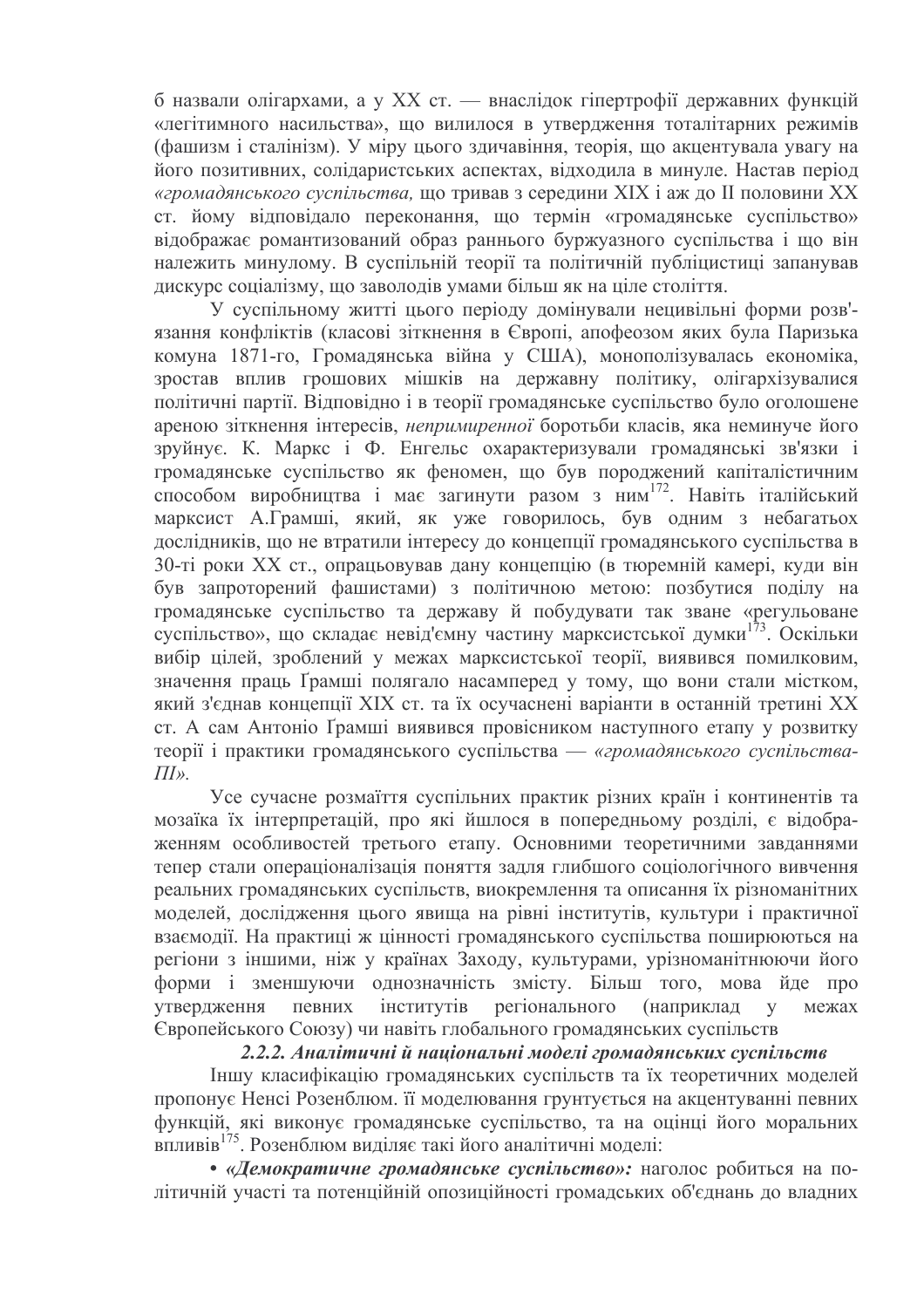структур (функція противаги). У демократичному громадянському суспільстві головною справою громадянських об'єднань є «прищеплення громадянам почуття політичної дієспроможності, здатності до розгляду політичних питань, а також схильності розглялати їх в ім'я загального добра. Для цієї цілі вони повинні внутрішньо бути ліберально-демократичними «міні-республіками», орієнтованими на публічні арени обговорення і здійснення політики»<sup>176</sup>.

• «Посередницьке громадянське суспільство»: розглядається як агент формування таких чеснот як вихованість, «соціабельність», здатність до солідарного вирішення проблем. Воно націлює громадян на соціальні зв'язки, принципи громадянськості, відкритості, товариськості та відповідальності якості, що тримають плюралістичну ліберальну демократію разом (як це описано у Токвіля). У посередницькому громадянському суспільстві «від вторинних асоціацій не очікують формування політичних достоїнств, і соціальне співробітництво зовсім не обов'язково має трансформуватись у політичне представництво»<sup>177</sup>.

• «Виборче громадянське суспільство», його прихильники підкреслюють роль громадянського суспільства у підвищенні економічної ефективності і загального добробуту. Це нова тенденція в його трактуванні, але саме вона, на думку автора, найбільше відповідає умовам сучасного суспільства загального добробуту<sup>178</sup>. Мова, очевидно, йде про спробу поєднання кращих рис обох попередніх моделей та врахування зауваження Гегеля щодо суперечливості та обмеженості морального впливу громадянського суспільства. Адже йому бувають притаманні такі риси як егоїстичність інтересів, вузько групова прив'язаність, нарешті, бідність — риси, що й сьогодні загрожують єдності громадянського суспільства і вимагають «різноманітних виправлень».

Охарактеризовані тут моделі є домінуючими на певних етапах розвитку одних тих самих суспільств (наприклад, США пройшли шлях від посередницького громадянського суспільства Токвілівського періоду через політизований період «демократичного громадянського суспільства» у першій чверті та в 60-70-х роках XX ст. і, очевидно, тепер опинилися на порозі «виборчого» суспільства). Однак ці моделі можна застосувати (певним чином розвинувши та конкретизувавши) і до національних відмінностей у функціонуванні громадянського суспільства, які, на жаль, ще недостатньо опрацьовані спеціалістами з даної проблеми.

Зрозуміло, що уже у часи становлення громадянського суспільства на Захолі його найтиповіші риси та вплив на політику були різними навіть у межах цього регіону. Однак демократія там перемогла попри наявні відмінності, а може й завдяки їм. Згадаймо, що французький граф Алексіє де Токвільбув приємно вражений, побачивши, як охоче вступають пересічні американці в асоціації заради вирішення своїх спільних проблем<sup>179</sup>. Культура політичного узгодження і компромісу, розділена усіма, була наслідком американського способу життя і на той час не була властива Європі, зокрема, завжди готовому до революційних вибухів французькому суспільству.

Хоча соціальні та політичні інститути Французької республіки формувалися у той самий час, що і США, хоча вони грунтувалися фактично на тих самих ідеологічних засадах (визнання природних прав, ідей народного суверенітету та суспільного договору), форми суспільної взаємодії, солідарності й політичної активності були тут зовсім інакшими — більш політизованими, радикальними,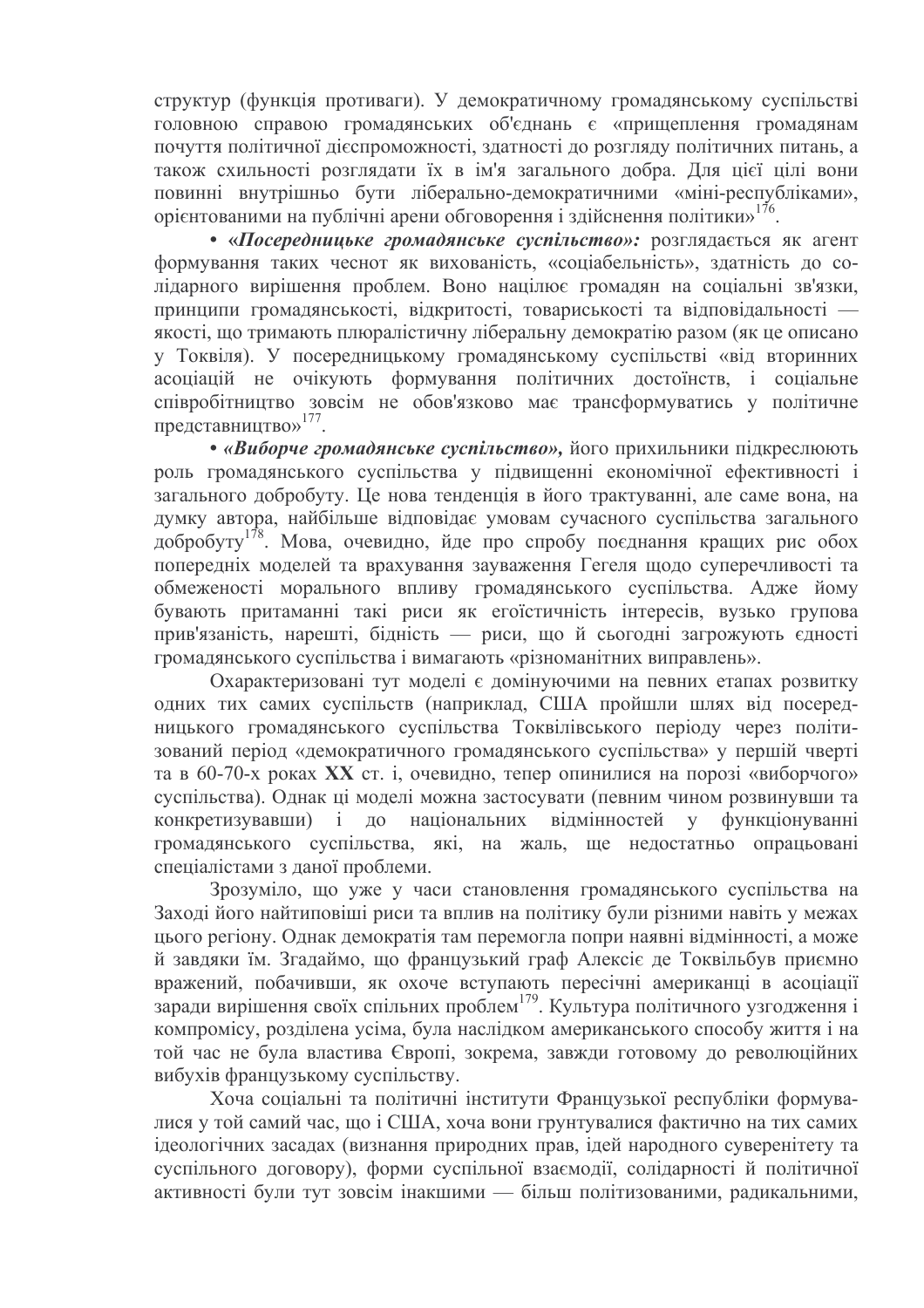організованими навколо ліній класового поділу тощо. Вже тоді люди тут більшою мірою залежали від держави та державної політики. У деяких аспектах французькі соціальні інститути могли бути більш демократичними, у деяких більш аристократичними, але завжди, на мою думку, вони були менш ліберальними.

Сказане не означає, що в країнах, де форми громадянської взаємодії відрізнялися він англосаксонських, громадянське суспільство було нерозвиненим. Воно було просто інакшим: мало більшу частку комунітаризму чи революційності, було більш переплетеним з політикою, більш ідеологізованим тощо. І концепції, що формулювалися в таких суспільствах, також неминуче відрізнялися від тих, що формулювалися на англосаксонському досвіді. Можна сказати, що за класифікацією Н. Розенблюм у Західній Європі більш розповсюдженою завжди була модель демократичного громадянського суспільства (яке, передовсім, є засобом політичної соціалізації), у той час, як у США домінували описані Токвілем інститути позаполітичного посередницького громадянського суспільства.

Щоправда, рухаючись далі на Схід, побачимо, що в Німеччині, де держава розглядалась як «попередник бюргерського суспільства, його опікун, вихователь і каратель», громадянське суспільство не було таким незалежним, як у вище означених країнах. Це так званий напівзахідний варіант розвитку стосунків держави і громадянського суспільства. Нарешті, у країнах Східної Європи (за винятком Росії) виникає «освічене громадянське суспільство», «суспільствокультура», що згодом розвивається у повноцінну націю. Так само, як і на Заході, громадянське суспільство тут зароджується незалежно від держави, однак на відміну від Заходу воно спочатку розповсюджується тільки на сферу освіти і культури (Р. Шпорлюк).

Отже, переходячи від країни до країни ми можемо зустрітися з різними по формі виявами тієї самої сутності, визначеної в її загальних, спільних рисах. І на рівні емпіричних моделей громадянського суспільства ми бачимо істотні відмінності навіть у межах того громадянського суспільства, яке на перший погляд видається просто західним і ліберальним.

### 2.2.3. Особливості виникнення громадянських суспільств у країнах' з «навздогінним» розвитком

Оскільки у перехідних до демократії суспільствах 80-х—початку 90-х років XX ст. існувала передреволюційна або революційна соціальна реальність, а не така, яку описав Токвіль у своїй «Демократії в Америці», то не дивно, що перевагу тут також отримало «демократичне громадянське суспільство». Як каже директор Фонду інновацій і розвитку Олександр Сидоренко, українська «оксамитова революція» 1889-91 рр., завдяки якій Україна здобула незалежність, розпочалася і фактично була здійснена не політичними партіями (в той час існувала лише одна парія — комуністична), а громадськими організаціями політичної орієнтації. На хвилі громадської діяльності з'явилась і більшість українських політиків. Не дивно, що пізніше саме таке — політизоване уявлення про громадянське суспільство та його функції стало домінуючим в українському суспільствознавстві. Найбільшого значення стали надавати проблемам опору громадянського суспільства державі  $-$  Ha ШКОДУ підкресленню його соціалізуючих функцій.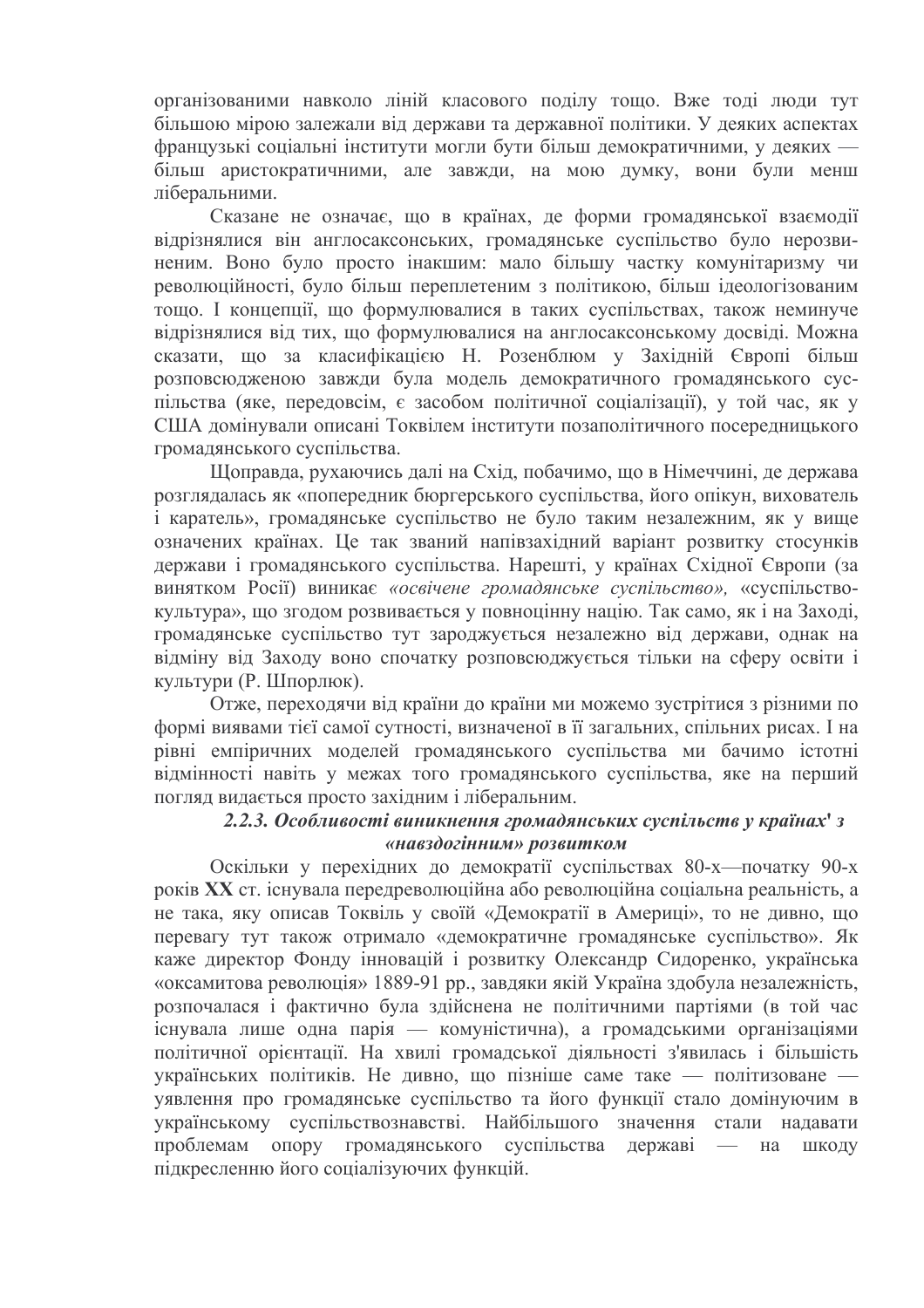Зосередження уваги на наслідках протистояння груп та об'єднань, що належать до громадянського суспільства, репресивній державі було закономірним явищем для періоду, коли сила тоталітаризму була підірвана саме завдяки масовим акціям громадянського суспільства. Однак у теоретичному плані такий підхід веде до того, що до уваги береться лише одна, причому не найрозвиненіша його модель. У деяких випадках політизація доходить до ототожнення громадянського суспільства із свідомо створеною опозицією до владних структур. І тоді громадянське суспільство фактично не відокремлюється від політичного суспільства, на що справедливо звернув увагу Е. Арато<sup>180</sup>.

Політизованість громадського життя і політизованість концепції громадянського суспільства — це лише одна з найбільш істотних особливостей моделі громадянського суспільства, що може скластися в молодих демократичних державах. Інша пов'язана з тим, що можна назвати навздогінною моделлю розвитку цих країн, за якої визначальну роль в усіх сферах суспільного прогресу відіграє духовно-інтелектуальна еліта — інтелігенція, яка прагне «підтягнути» свій народ до здобутків світової цивілізації і заради цього звертається до національної традиції, відродження народної мови і культури, але спирається й на надбання інших народів, враховує тенденції та вимоги своєї епохи. Ця риса змінює, принаймні на початкових стадіях становлення, модель громадянського суспільства, яке спочатку може виникати як «інтелігентське», або як зазначає Р. Шпорлюк, «освічене», тобто таке, що твориться людьми, які розуміють суть і цінність вибору, зробленого нацією на доволі пізньому етапі її розвитку, необхідність інституціалізації громадянського суспільства як «трансцедентнологічної передумови демократії» (Дж. Кін). З цієї причини в усіх країнах навздогінного розвитку, у тому числі й в Україні, саме інтелектуали перебувають в опозиції до влади, є тим «ферментом», без якого не може розвинутися громадянське суспільство.

Тому при всій важливості масового, закоріненого в народі (grass-roots) громадянського суспільства, у період його становлення в Україні, як і в інших пострадянських країнах, вирішальне значення має активність, ініціативність та громадянські якості національної еліти, інтелігенції, яка здатна або нездатна вплинути на вибір такої політики і такої поведінки суб'єктів громадськополітичного життя, які б забезпечили відновлення і розвиток зруйнованих тоталітаризмом складних і багатосторонніх громадянських зв'язків; нормальних, збалансованих стосунків суспільства з державою; виконання громадянським суспільством притаманних йому суспільних функцій<sup>131</sup>.

Отже, основні риси, що визначають сутність громадянських стосунків між групами, індивідами і державою, функції, які виконують інститути громадянського суспільства, мають різне співвідношення і неоднакову пріоритетність у різних країнах. Цим визначаються національні моделі конкретних громадянських суспільств. Тому, якщо на нормативному рівні ми визначаємо їх сутнісні характеристики, то на рівні вивчення конкретних суспільств нас цікавлять сфери пріоритетного самовияву вільних індивідів та форми участі у вирішенні суспільних справ. Дуже часто в останньому випадку (ідеться про специфічне поєднання громадянських і негромадянських форм суспільної практики (інакше — про міру громадянськості та негромадянськості), а також про здатність громадянського суспільства продукувати соціальний капітал та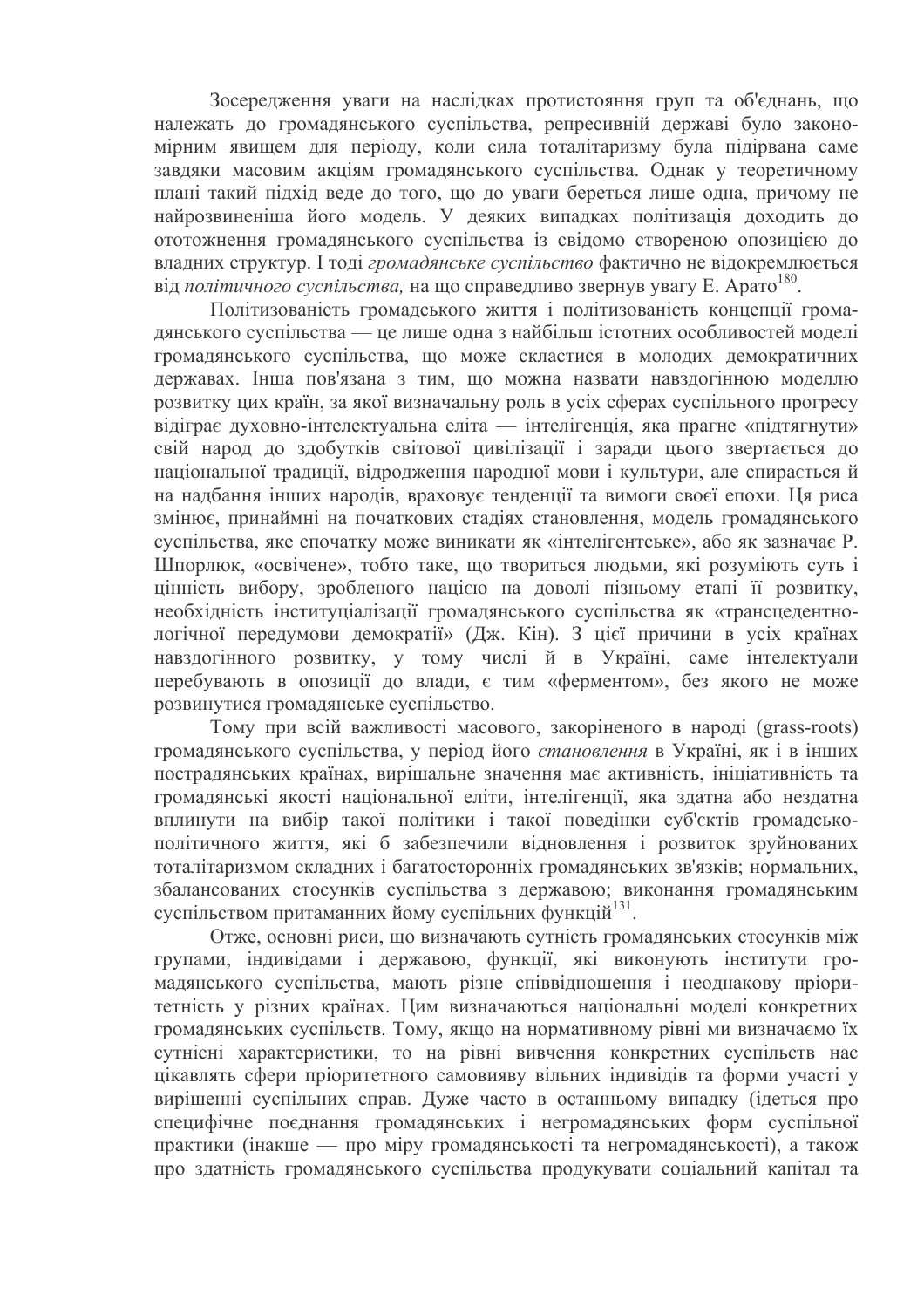перетворювати цінності громадянської політичної культури на панівні в даному суспільстві.

# 2.3. СОШОКУЛЬТУРНІ АСПЕКТИ ГРОМАДЯНСЬКОГО СУСПІЛЬСТВА

Критерієм зрілості громадянського суспільства t, насамперед, те, чи впливає функціонування його структурних елементів на ціннісні, моральні, світоглядні характеристики людей, тобто чи впливає його структура на культуру. При вивченні культурних впливів громадянського суспільства застосовують концепцію громадянської культури та соціального капіталу.

### 2.3.1. Дискусії довкола концепції соціального капіталу

Соціальний капітал належить до порівняно нових категорій соціального аналізу взагалі й дослідження громадянського суспільства зокрема. Хоч про його сутність та значення для успішного функціонування демократії, не вживаючи терміну, писав ще Алексіє де Токвіль, саме поняття соціального капіталу перебуває поки що в стадії свого концептуального становлення. Саме тому виникає потреба хоча б коротко зупинитися на сутності суперечок дослідників довкола нього.

В наш час поняття соціального капіталу увійшло в науковий обіг завдяки працям П'єра Бурдьс та Джеймса Коулмена у 70-х — 80-х роках, проте набуло нового дихання й викликало широкий інтерес серед дослідників громадянського суспільства у 90-х роках XX ст. — після виходу книги Роберта Патнема «Творення демократії» та публікації ним низки статтей про зменшення соціального капіталу в США<sup>82</sup>. Показуючи відмінності в здатності регіонів Італії скористатися перевагами нових інститутів регіонального самоврядування, Патнем пояснив їх, як уже згадувано, соціально-культурними факторами, а саме: наявністю на Півночі й відсутністю на Півдні цивільних громад.

Цивільній громаді властиві:

1) громадська залученість і громадянська доброчесність як інтерес до суспільних справ і посвята громадській справі (підґрунтя цих рис становить не альтруїзм, а правильно потрактований особистий інтерес, охарактеризований ще Токвілем)<sup>183</sup>;

2) політична рівність: усі члени Іромади мають рівні права та обов'язки, вони взаємодіють як рівні індивіди, а не як «патрони» та «клієнти» або як «начальники» і «прохачі»; у стосунках між ними домінують горизонтальні зв'язки, налаштованість на взаємність і співпрацю;

3) солідарність, довіра, толерантність<sup>184</sup>.

«Громадяни в цивільній громаді, — пише Роберт Патнем, — у більшості випадків є не просто активні, суспільне налаштовані та рівні. Доброчесні (virtuous) громадяни готові прийти на допомогу, поважають один одного і довіряють один одному, навіть якщо їхні позиції щодо важливих питань відрізняються»<sup>1115</sup>. Конфлікти в такій громаді — не виключені, однак вони розв'язуються толерантно й відповідально.

Там, де історично склалися цивільні громади з активним і налаштованим на спільні дії населенням, умови для запровадження демократичних інститутів були незрівнянно сприятливішими, ніж там, де панували ієрархічні патронажноклієнтельні стосунки. Громади продукували соціальний капітал, а він, у свою чергу, забезпечував сприятливу для демократичних інститутів поведінку населення і регіональних еліт. «Добровільну співпрацю легше підтримувати в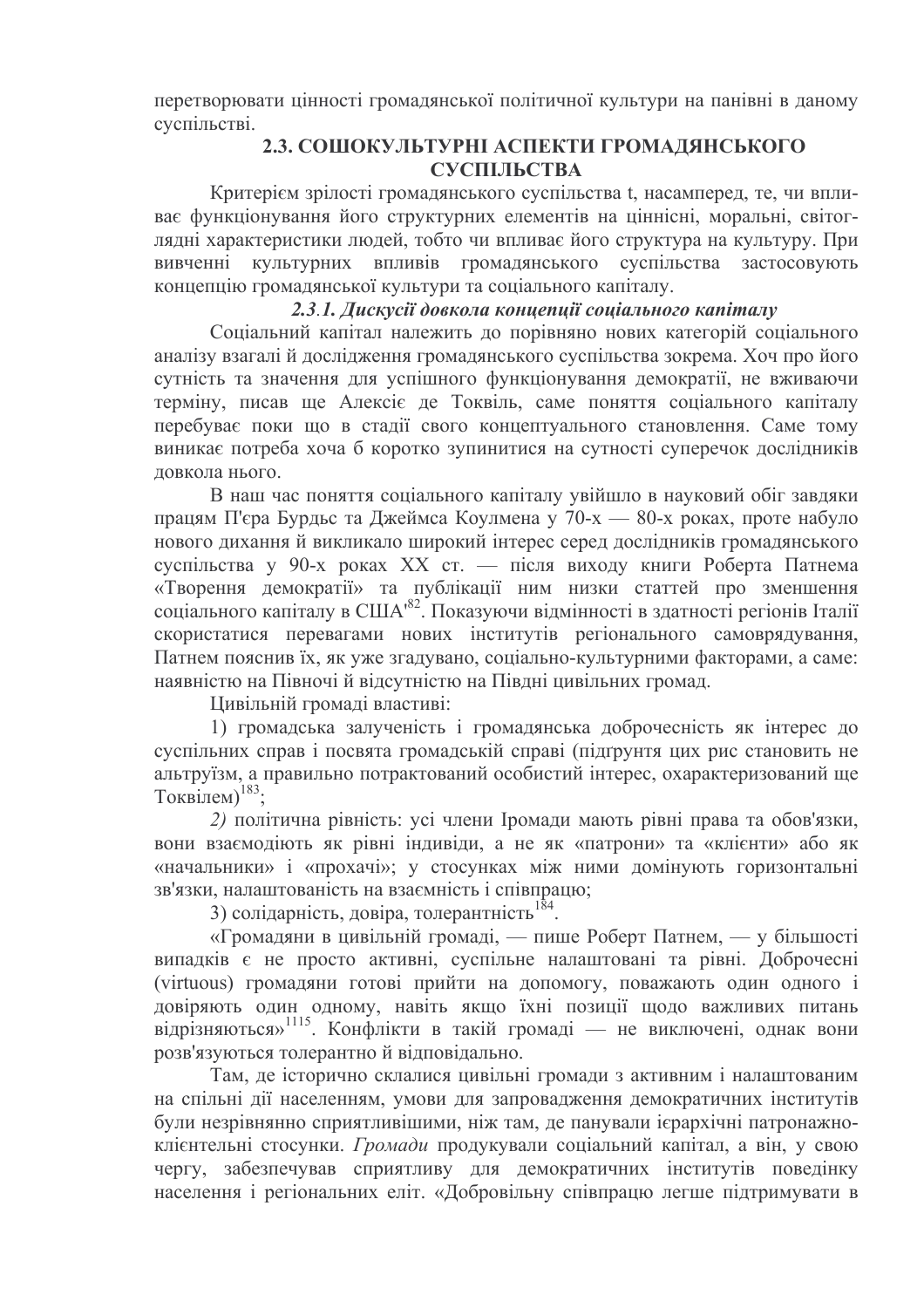спільноті, що має значні накопичення соціального капіталу у вигляді норм взаємності та мережі громадської активності», — зазначає Патнем<sup>186</sup>. Це поняття, роз'яснює далі автор, «стосується таких рис соціальної організації як довіра, норми і мережі, які можуть підвищити ефективність суспільства через сприяння координованим діям» (підкреслення мої — А.К.). Як найкращий приклал об'єднань, що продукують соціальний капітал, наводяться кредитні спілки

Дехто з критиків Роберта Патнема картав його за те, що прив'язавши поняття соціального капіталу винятково до позитивних надбань у сфері людської взаємодії, він занадто звузив його зміст і надав йому ціннісного забарвлення. Інше застереження, що також пов'язане з тлумаченням даного терміна, стосується адекватності застосування слова «капітал» до соціальних навичок людей та словосполучення «соціальний капітал» — до цілих суспільств. Відомий спеціаліст з проблем громадянського суспільства й історії

філософсько-політичної думки Джін Коген висловилася в тому дусі, що цей термін у працях Патнема вжито некоректно. Аналогія з економікою, на її думку, вданому випадку не спрацьовує, бо там капітал передається з однієї сфери в іншу за допомогою універсального засобу обміну — грошей, тоді як міжособова довіра за означенням специфічна і контекстуальна<sup>187</sup>.

Отже, чи є слово «капітал» адекватним для опису соціальних зв'язків у цивільній громаді й у суспільстві в цілому?

Словники пишуть, що термін «капітал» походить від латинського capitalis - головний. Ще у XVIII ст. у французькій мові його почали вживати в значенні «головне майно», «основна сума», що примножує багатство людини, яка ним володіє. В англійській мові ще й досі на першому місці стоять такі його значення як • столиця» (головне місто), «заголовна літера». І лише потім подається економічний зміст поняття: багатство, гроші чи власність, що можуть бути використані для виробництва більшого багатства; гроші, з якими розпочинають бізнес і т. п.

Таким чином, слово «капітал» має позитивний зміст і є, так би мовити, поняттям зі знаком +. «Дірка в кишені» не є капіталом. Так само не є капіталом різноманітні негативні форми соціальних зв'язків, що руйнують спільноту або не дають їй зміцнитися. «Соціальний капітал» за означенням є щось корисне, таке, що може вживатися для примноження тих набутків, які вже є. Недарма Патнем наводить слова Джеймса Коулмена: «Як і інші форми капіталу, соціальний капітал є продуктивним»<sup>188</sup>. Отже, немає сенсу говорити про «позитивний соціальний капітал» та «негативний соціальний капітал». Сумнівною є й доцільність вживання терміну «антисоціальний капітал», хоч у цьому випадку зроблено інші, трохи тонші акценти.

Характерно, що серед більшості прихильників концепції соціального капіталу немає серйозних суперечок щодо його позитивної сутності<sup>189</sup>. У тих чи інших термінах його інтерпретують як ті соціальні надбання, які підвищують рівень солідарності в окремій громаді та в суспільстві загалом, а в політичній сфері сприяють утвердженню свободи й демократії. Більшість спеціалістів з даного питання погоджуються також з тим, що соціальний капітал має внутрішній та зовнішній вплив, тобто, з одного боку, він формує особистість члена громади, а з іншого — надає громадянських рис спілкуванню та взаємодії людей у межах цілого суспільства. Внаслідок цього люди позитивно сприймають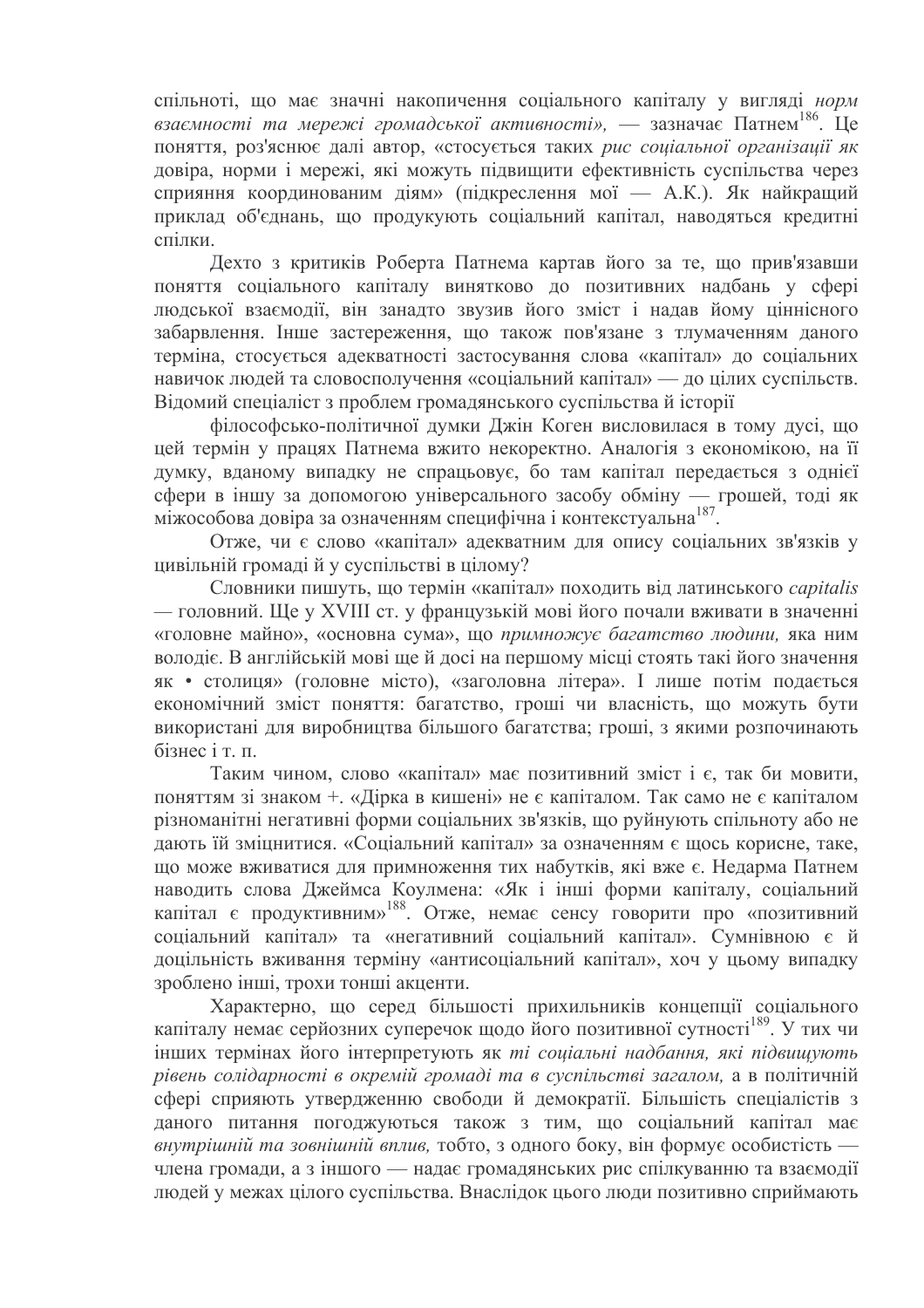правові норми і добровільно їм підкоряються; вони створюють сприятливе соціальне середовище для функціонування демократичних політичних та правових інститутів. Розходження поглядів починаються там, де йдеться про межі соціального капіталу (ширше або вужче його трактування) та про можливість і механізми його перенесення на політичний рівень.

Полаючи приклал широкого розуміння соціального капіталу. Памела Паксон, наприклад, вводить поняття індивідуального соціального капіталу.

79яке, на мій погляд, небезпідставно критикують інші автори. Надмірне розширення поняття — аж до поодиноких зв'язків друзів чи рідних та їхніх позитивних емоцій (на чому авторка особливо наголошує)<sup>1\*</sup> — нівелює специфіку даної категорії та її теоретичне призначення — бути засобом диференціювання різних спільнот, що мають більш і менш тісні солідарні зв'язки, критерієм відокремлення громадянських форм спілкування від негромалянських.

Дітлінд Столл і Томас Роучен розрізняють два типи соціального капіталу: безпосередній (всередині груп та спілок) і генералізований (що поширюється на більшу спільноту не знайомих між собою людей), підкреслюючи такий важливий складник того й іншого як довіра. Вони наголошують, що «ідея соціального капіталу включає в себе твердження, що коло довіри поширюється за межі міжособової взаємодії і охоплює людей, які не знають один одного». Генералізовану довіру до співгромадян й готовність діяти разом вони називають cycniльною громадянськістю (public civicness) на противагу приватній або персоналізованій громадянськості (private or personalized civicness), що виникає в межах малих груп<sup>1</sup>".

Визначаючи складники соціального капіталу, Карла Естіс, як і Роберт Патнем, відштовхується від праць Дж. Коулмена, але обирає інше, більш розмите його формулювання: «соціальний капітал — це розмаїті сутності, які мають два спільні елементи: всі вони складаються з певного аспекту соціальних структур і полегшують певні дії акторів... всередині структури» (виділення мої — А.К.).<sup>192</sup> Вона звертає увагу на те, що останнім часом багато авторів почали відзначати три компоненти соціального капіталу: норми і цінності; соціальні мережі; наслідки. Усвідомлюючи нелогічність включення наслідків у структуру явища, яке ці наслідки викликало, сама Естіс аналізує три складові (вона їх називає видами) соціального капіталу:

- мережі (зв'язки);
- норми і цінності;
- навички колективних дій"<sup>3</sup>:

Як і більшість дослідників, Естіс пише про те, що «добровільні асоціації продукують соціальний капітал», а отже, треба думати, не є його складовою частиною. Справді, структурні елементи громадянського суспільства — це лишень «шкаралупа», в якій «яйце» (соціальний капітал, громадянська культура) дозріває до того стану, що з нього вилуплюється «курча» — добра, сприятлива для демократії громадянська поведінка. І лише неуважністю до специфіки цих близьких, але різних категорій, можна пояснити те, що дехто вважає асоціації елементом соціального капіталу, тоді як останній є соціо-культурним феноменом, наслідком діяльності асоціацій. У свою чергу, наслідком соціального капіталу є політична участь і громадянські чесноти у сфері політичної діяльності.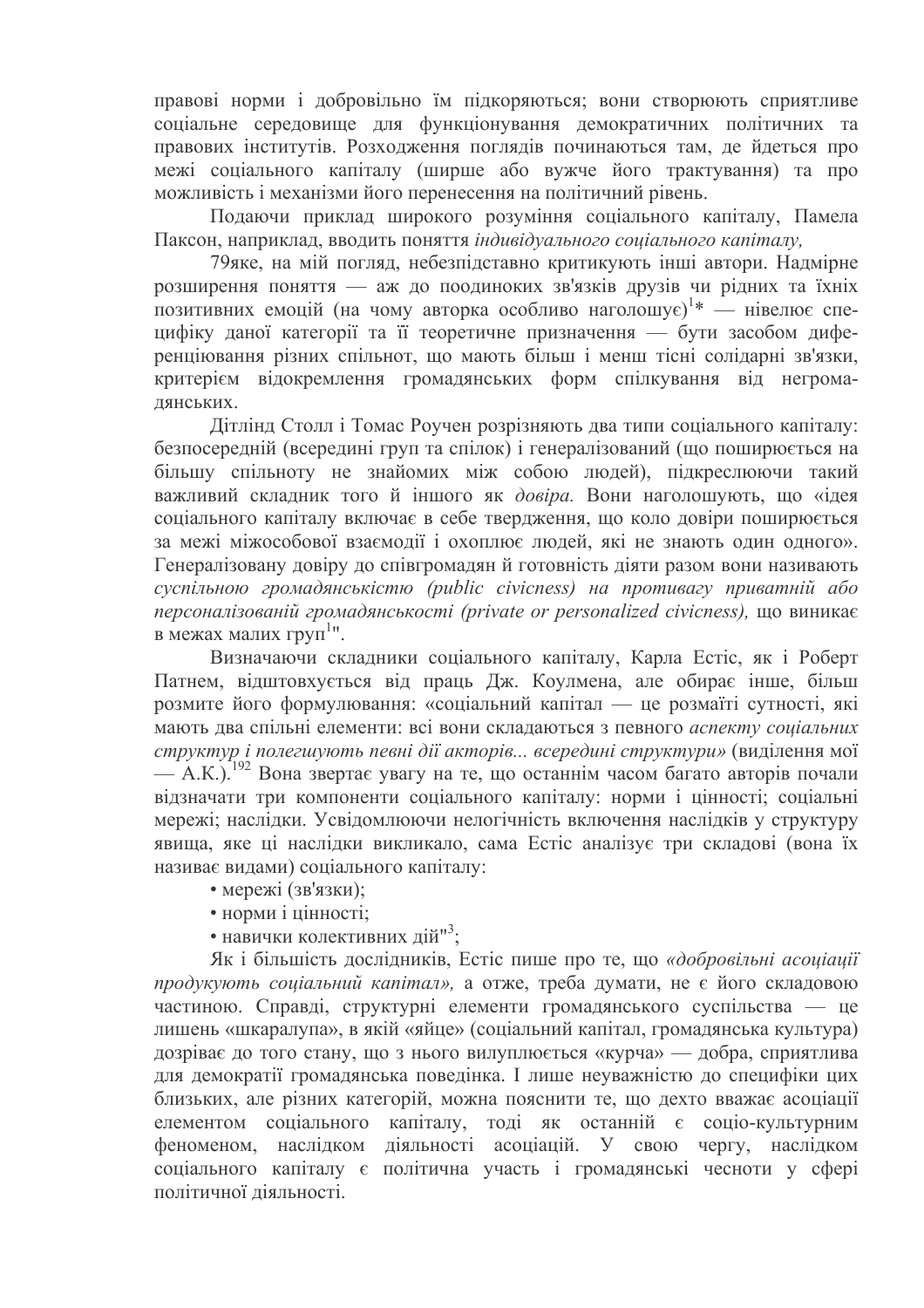### 2.3.2. Сутність і структура соціального капіталу

Враховуючи дискусійність концепції соціального капіталу і можливість двояких меж його застосування, беремо до уваги макросоціальний рівень соціального капіталу, на якому первинними одиницями, в яких він твориться та використовується, є асоціації та громади — основні осередки громадянського суспільства. Навіть якшо соціологи, вводячи це поняття, мали на увазі усі різновиди міжлюдських взаємин і ту вигоду, яку вони від цього отримують, подальша специфікація даної категорії (в дусі Патнема) видається цілком доречною, бо вона витворює з поняття «соціальний капітал» зручний інструмент відмінностей у вивчення й пояснення соціальному й політичному функціонуванні різних суспільств, їх здатності або нездатності впливати на політику. Соціальний капітал підвищує здатність людей до плідного спілкування і взаємодії, їх соціабельність і довіру, здатність до спільних, кооперованих дій. Він є найкращим критерієм розвиненості та впливовості громадянського суспільства.

Компонентами соціального капіталу є:

- мережа горизонтальних зв'язків між рівними індивідами;
- норми взаємності та довіра;
- навички колективних дій;

почуття причетності  $\partial o$ суспільних справ. обов'язку  $ma$ відповідальності перед іншими людьми, тобто громадянськість у її неполітичних проявах (civicness).

Отже, соціальний капітал є надбанням соціальної сфери, громадських (цивільних) відносин, тобто — громадянського суспільства. Він є тим, що забезпечує участь, формує громадянську позицію та віру людей у свої сили, а не сама участь і громадянська (в політичному значенні) позиція. Коріння соціального капіталу — в асоціативному житті цивільних громад, а верхівка сягає ефективної діяльності демократичних політичних інститутів.

Розглядаючи питання про структуру соціального капіталу та його взаємозв'язки з політичною сферою, можемо вибудувати такий ланцюг залежностей: асоціації і громади => мережі спілкування => довіра та інші норми взаємності => навички колективних дій => довіра до політичних інститутів => політична участь => політична ефективність. До поняття соціального капіталу відносимо лише виділену курсивом серединку цього ланцюга, виносячи за дужки структури, що його продукують, з одного боку, та громадянські чесноти і взаємодії людей у політичній сфері, з іншого. Само собою зрозуміло, що до цього поняття не входять такі наслідки наявності чи відсутності соціального капіталу, як політична участь, ефективне функціонування державних структур TOHIO.

Слід звернути увагу, що у вислові «соціальні мережі спілкування» йдеться про павутину перехресного, вільного (з власної ініціативи) і широкого спілкування та взаємодії між людьми, що формує певні їх якості, а не про структури, в яких це спілкування відбувається. Останніх є дуже багато, і, мабуть, справедливим є зауваження, що наразі вивчення усієї їх сукупності не е можливим. Увага вчених поки що зосереджена на сфері, де ці зв'язки мають системний характер і дають статистичне прослідковувані наслідки — на громадах та асоціаціях громадянського суспільства. Увага до структур громадянського суспільства як продуцентів соціального капіталу обумовлена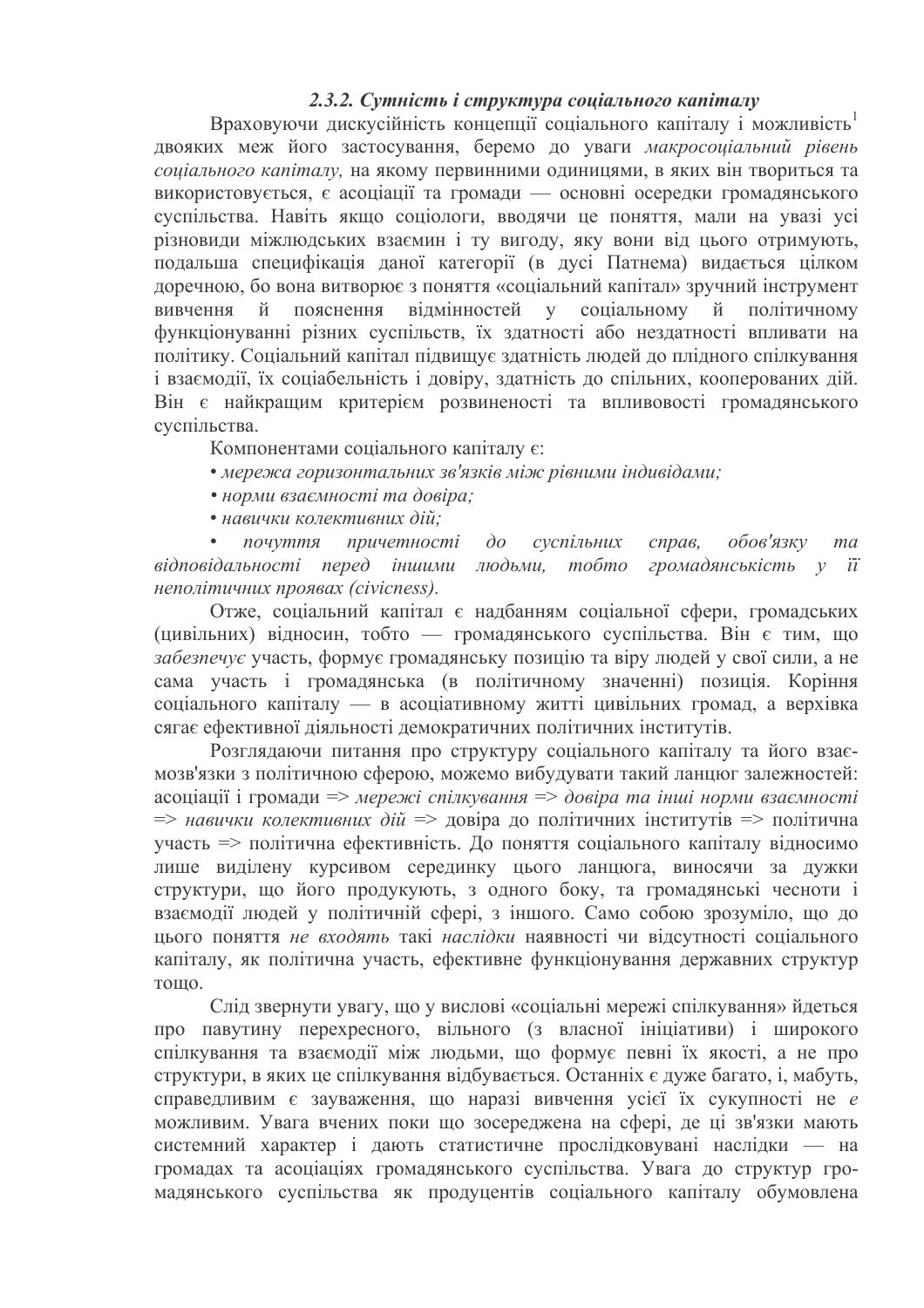насамперед тим, що тут йдеться про публічну сферу і суспільну заінтересованість, про формування у людей, задіяних у цих зв'язках, почуття обов'язку та відповідальності перед іншими людьми і суспільством у цілому.

Приналежність соціального капіталу до системи громадянського суспільства наочно представлено на рисунку 2.1, який демонструє також залежність доброго функціонування політичних інститутів демократії від розвиненості інститутів і норм громадянського суспільства, про яку писав ще Токвіль і яка тепер прослідкована багатьма соціологами на емпіричному матеріалі. Він унаочнює місце соціального капіталу у складній системі структурно-культурнопсихологічних взаємодій і взаємовпливів, які уможливлюють ефективне демократичне функціонування.

Рисунок відображає відносну автономність громадянського суспільства, яке формує соціальний капітал і, перетинаючись із сферою політики, передає його у сферу політичної діяльності — не через якісь особливі механізми, а через людей (інколи тих самих осіб, а інколи — інших персон, але сформованих в тому самому середовищі), через набуті ними ставлення, цінності і зразки поведінки. Щоб не обтяжувати схему, в ній не показано усі функціональні залежності, проте вони легко прочитуються хоча би з того, що рядки по горизонталі в обох сферах позначають дуже близькі дії чи ознаки поведінки. Відмінності між ними радше в мірі їх узагальненості — політика стосується винятково загальносуспільних справ — та в тому, що позиція «громадянськість» доброчесність») у політико-юридичному («громадянська сенсі більш регульована державою і великою мірою формалізована. залежить  $\dot{\text{B}}$ легітимності влади, рівня її відчуженості від широкого загалу.

До соціального капіталу, на мою думку, не слід відносити не тільки політичну участь, але й політичну довіру, яка часткою формується під впливом громадського життя, але ще більше залежить від політично-правових чинників, її формування (тут я солідаризуюсь з Джін Коген) прямо залежить від ефективності функціонування законів та урядів і ставленням до них громадян як до легітимних інститутів"<sup>5</sup>. Однак я не згодна з її думкою про незастосовність поняття «соціальний капітал» до загальносуспільної арени. Якщо говорити про генералізовану довіру як наслідок функціонування цивільних громад та асоціацій, то слід мати на увазі її два різновиди — довіру просто до співвітчизників (тих людей, з якими особа не знайома) і довіру до політичних інститутів. Тільки друга, на мій погляд, зазнає вирішального впливу діяльності політичних структур, залежить від легітимності влади тощо. Саме тому її доцільніше вважати компонентом політичної культури, а не соціального капіталу. До того ж, важко погодитися з аргументами Джін Коген, що ми нібито не знаємо, яким чином довіра, яка виникає всередині асоціацій, переноситься на загальносуспільний рівень.

По-перше, незнання ніколи не було вагомим аргументом. А, по-друге, механізми «узагальнення» соціального капіталу, передачі його з рівня окремих організацій чи громад на загальнонаціональний рівень показав не хто інший, як А. де Токвіль, хоч він і не вживав цієї термінології. Захоплено описуючи невгамовність американців у створенні асоціацій з будь-якого приводу, Токвіль не лише підкреслює, що їх велика кількість допомагає долати безсилля окремого індивідуума, не допускати тиранії влади, але й висловлює думку про те, що завдяки їм виникає можливість зберігати й примножувати цивілізованість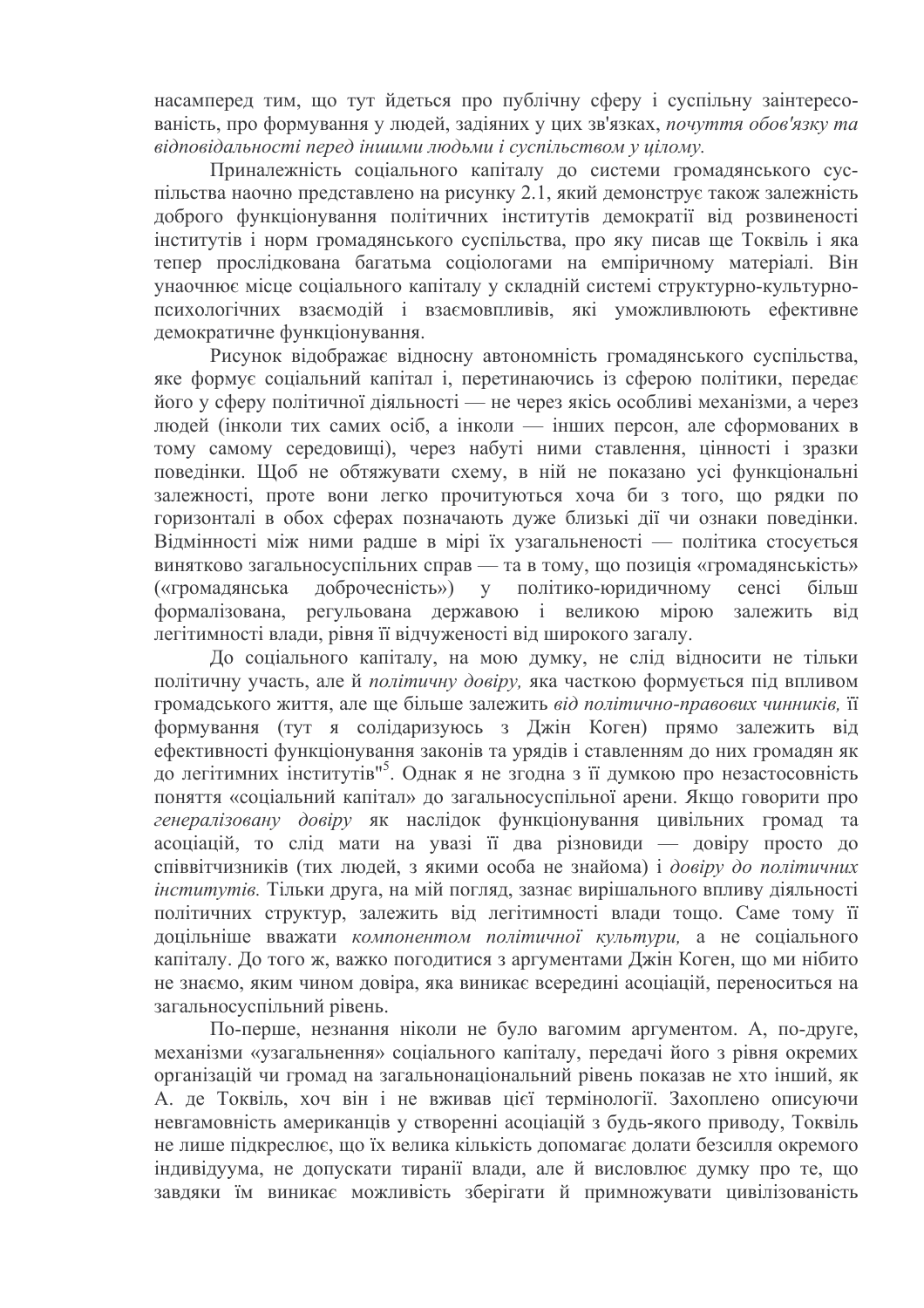людей, шліфувати їхній норов та інтелект. «Людські почуття та думки оновлюються, серця набувають шляхетності, а інтелект розвивається лише в процесі спілкування людей між собою», — зазначає Токвіль (підкреслення моє —  $AK$ ).

У цих висловлюваннях, як мені здається, й ховається відповідь на питання про механізм впливу асоціативного життя на всю спільноту, або, іншими словами, — про джерело і механізм формування генералізованого (узагальненого) соціального капіталу. Цим механізмом є сама людина, особистість, яка, взаємодіючи з іншими людьми у межах інститутів громадянського суспільства. міняється і переносить свої нові якості на усі інші суспільні інституції, з якими їй доводиться мати справу, у тому числі й на політичні. Адже немає непрохідної стіни між громадським та громадянсько-політичним життям. Просто люди (часом ті самі особи) виконують у них різні ролі. Як члени суспільства вони творять мережі спілкування і власні моральні якості, а як громадяни (уже в політично-правовому сенсі) — їх застосовують, беручи участь у виборах, захищаючи свої свободи і ... формуючи, через своїх представвників. правове поле своєї діяльності. Іншими словами, член асоціації, цивільної громади і ширше — громадянського суспільства екстеріоризує набуті ним досвід, навички й мораль при виконанні будь-яких інших суспільних ролей. Зворотні впливи також мають місце з тією різницею, що важко собі уявити стрибок у політику соціальне пасивної людини. Громадське (соціальне) життя ближче до кожної окремої особи, багатше формами, починаючи від найпростіших, і в ньому може знайти собі місце кожна, як завгодно мало підготовлена людина. Тому його соціалізуючий вплив первинний порівняно з політикою.

### 2.3.3. Громадянська політична культура

Громадянська культура, на відміну від соціального капіталу, стосується насамперед політичної сфери суспільного життя, хоч і залежить від соціальних умов формування політично-правових ставлень, цінностей та зразків поведінки (на рис. 2.1 її елементи відображені в лівій частині схеми), її розглядають або в контексті концепцій республіканізму і громадянської доброчесності, або під кутом зору теорії цивільної (громадянської) політичної культури Габріела Алмонда й Сіднея Верби, зміст якої буде охарактеризований нижче.

У праці «Громадянська культура» (1963р.)<sup>199</sup> вчені зробили аналіз даних спеціально проведеного конкретно-соціологічного дослідження у п'яти країнах (Великобританії, США, Німеччині, Італії та Мексиці) і побудували на його основі типологію політичних культур. Вони зробили теоретичні висновки щодо впливу різних типів політичної культури на характер політичних режимів і їх стабільність. З того часу в західній політології політична культура розглядається не лише як явище суспільного життя, компонент політичної системи, але і як концепція та метод політологічного дослідження, що дає специфічний зріз порівняльного аналізу політичних систем — з погляду їх стабільності<sup>200</sup>.

У цьому понятті фіксується ставлення людей певної країни до політичної системи і до окремих її елементів, до політичного процесу, а також до самих себе й своєї ролі в цьому процесі. Г. Алмонд та С. Верба у своїй книзі відзначають, що політичну культуру творять «специфічно розподілені зразки орієнтацій членів даної нації стосовно політичних об'єктів». Тобто, з одного боку, політична культура вказує на те, «як політична система інтеріоризувалась у знаннях, почуваннях та оцінках населення». А з іншого боку, в ній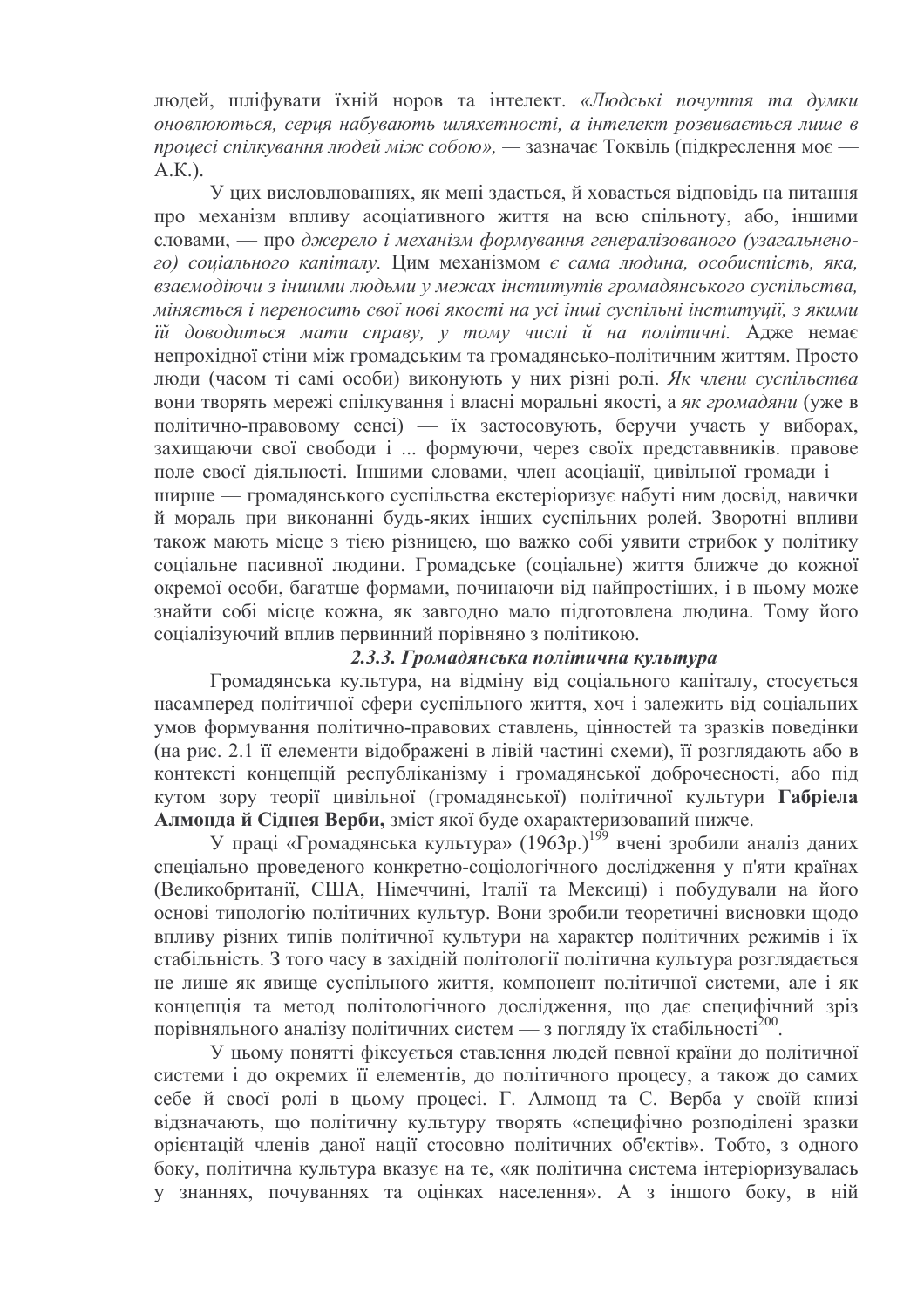відбивається вплив на політичну сферу традицій громадського життя та інших соціальних чинників (див. рис. 2.1.).

Основними елементами політичної культури є різні типи ставлення людей до політики та стійкі зразки їх поведінки в політичній сфері. Порівнюючи ставлення до політичної системи населення п'яти названих вище країн, Г. Алмонд та С. Верба виділили три основні «чисті типи» політичних культур і з них уже потім вивели змішані типи. Ло чистих типів, за визначенням цих дослідників, належать:

1. Парохіальна політична культура (властива, наприклад африканським племенам). Вона відзначається повною відсутністю у населення країни інтересу ло політичної системи.

2. Підданська політична культура, носії якої зацікавлені результатами діяльності політичної системи, але їх мало цікавить, яким чином ці результати досягаються. Відтак, вони не беруть активної участі в політичному житті.

3. Активістська (учасницька) політична культура, якій властива зацікавленість громадян не лише в тому, що дає їм політична система та як вона функціонує, але й у власній активній участі в політичному житті. Прикладом змішаного типу політичної культури, що виникла на основі трьох чистих типів, є культура. громадянська (цивільна) Вона сформувалася  $\mathbf{B}$ умовах довготривалого й порівняно ненасильницького розвитку політичної системи, яка визнала право громадян на реалізацію власних інтересів незалежно від держави та на їх організований самозахист. Натомість громадяни набули здатності критично ставитись до влади, вимагати від неї підзвітності й відповідальності перед суспільством, не втративши при тому розуміння необхідності респектувати владу, виказувати в ставленні до неї необхідну повагу. Формуванню саме цього типу культури прислужилися поступовий розвиток вільних політичних інститутів та довготривале (протягом століть) функиіонування інститутів громадянського суспільства, їх традиційності для певних країн.

Особливістю громадянської культури є те, що норми раціональноактивістської поведінки в ній добре уживаються з елементами парохіальної й підданської культур. Ці останні забезпечують поміркованість, довіру і кооперацію громадян. Вони пом'якшують політичні пристрасті, підтримують баланс між політичною активністю, залученням, раціональністю, з одного боку, та політичною пасивністю, традиційністю та відданістю парохіальним пінностям з іншого

Найближчі до цього типу є культури Великої Британії та Сполучених Штатів Америки. Завдяки тяглості й неперервності політичного розвитку цих країн, нові, активістські ставлення людей до влади та до свого місця в політичній системі утверджувалися поступово, не витісняючи цілком старі взірці. В цих країнах люди достатньо поінформовані й компетентні, щоб брати участь у політиці з метою здійснення впливу на політику, що її проводять еліти. Проте, вони роблять це час від часу, при необхідності, проявляючи, водночас, достатню міру пасивності і даючи елітам змогу реалізувати свої управлінські наміри, відгукнутися на заявлені вимоги громадян. «Порівняно нечаста участь у політиці, її порівняно невелике значення для окремого індивіда, об'єктивна слабкість пересічної людини дозволяють правлячим елітам діяти». При цьому громадяни зберігають у резерві потенційну можливість впливати на поведінку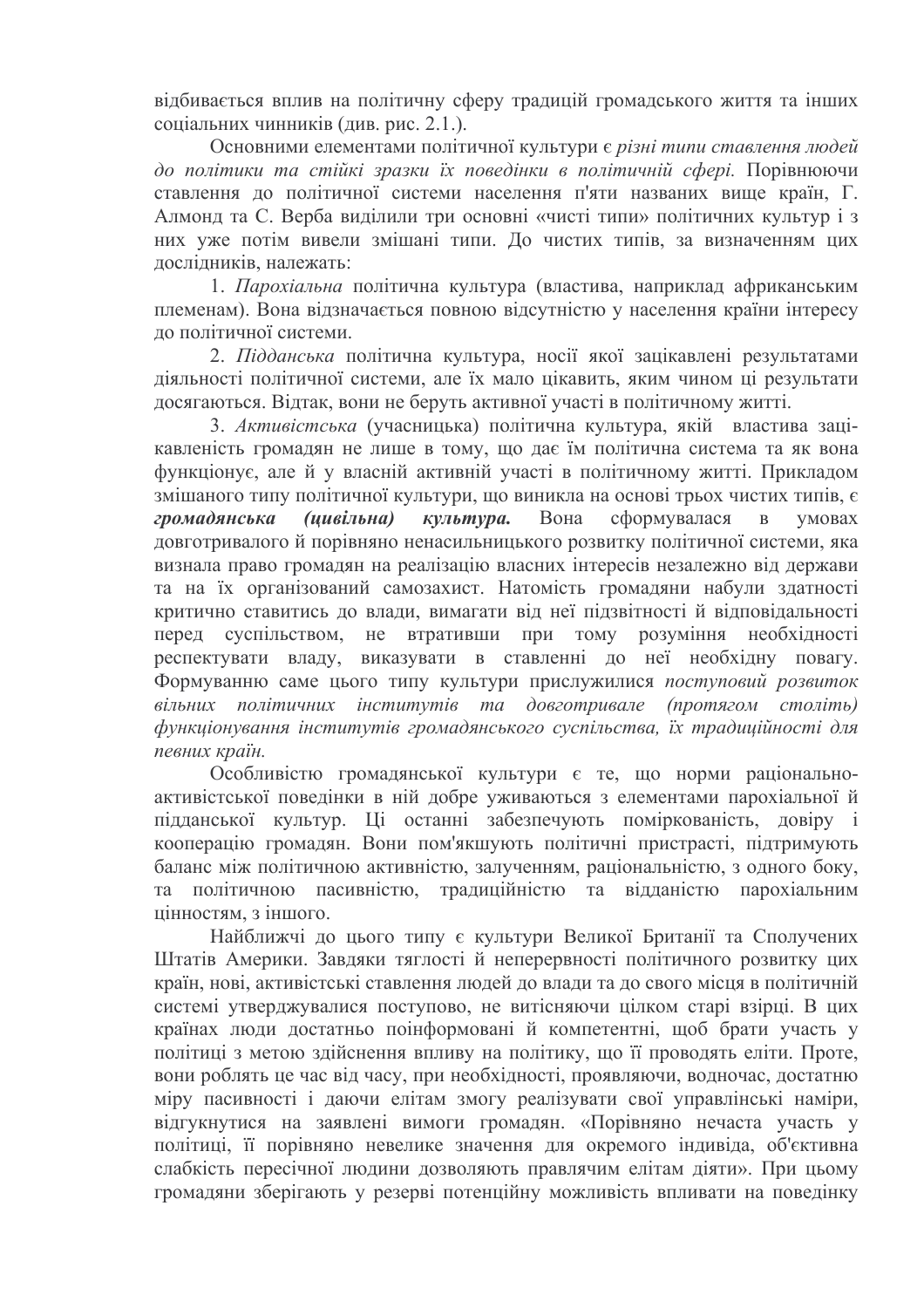еліт і еліти також вірять у потенційну силу громадян. Таким чином, необхідний для стабільного розвитку демократії баланс між активністю і пасивністю тримається на певній невідповідності панівних у суспільстві норм і поглядів, з одного боку, та поведінки громадян, з іншого; невідповідності, що «діє як приховане чи потенційне джерело політичного впливу й активності».

Отже, до основних рис громалянської політичної культури належать:

• переконаність громадян у тому, що вони повинні брати участь у політиці та їх віра у свою здатність впливати на уряд і достатня компетентність;

• потенційна політична активність громадян, готовність, коли треба, взяти участь політиці при відносній політичній пасивності громалян.  $\mathbf{V}$ непріоритетності політичної сфери у їхньому житті;

• віра політичних еліт, котрі приймають політичні рішення, в силу та впливовість громадської думки та громадянської участі;

• прихильне ставлення громадян до існуючої політичної системи (культура підтримки), співпадіння політичної культури і політичної структури;

• панування відносин взаємної довіри та співробітництва між громадянами, поміркованості й здатності йти на компроміси.

Компетентність носіїв громадянської культури включає в себе зацікавленість політикою (хоча й непершочерговість політичних інтересів порівняно з іншими); розуміння суті демократії й механізму її функціонування у своїй державі; схвальне ставлення до політичного устрою своєї держави (його принципова підтримка); належний рівень знань про зміст політики уряду; відчуття внутрішньої свободи, можливості вільно обговорювати політичні питання з іншими людьми; усвідомлення своєї значущості та здатності, в разі потреби, впливати на політику держави; толерантність і готовність до спільних дій з іншими; довіра до суспільних і державних інституцій, очікування справедливого і уважного розгляду державними службовцями тих питань, з якими до них звертаються громадяни<sup>204</sup>.

Громадянська культура є культурою участі й підтримки, з прихильним ставленням громадян до політичної системи, збереженням необхідного для стабільного розвитку демократії балансу між активністю і пасивністю громадян<sup>205</sup>. Політична культура тут співпадає (є конгруентною) з політичною структурою, і тому вона є фактором політичної стабільності. Така культура не може сформуватися без наявності значного числа власників, які ні від кого не залежать матеріально, без правової захищеності індивідів, без їх здатності підтримувати один одного через різні форми організації і спільних дій.

У країнах з перехідними політичними системами становлення громадянської культури наштовхується на значні перешкоди. Алмонд та Верба зазначають, що баланс між активністю і пасивністю може пілтримуватися тільки за умов, коли політичні проблеми є порівняно м'якими. Якщо ж через нерозв'язаність гострих суспільних проблем, чи через невирішеність питання про форму правління тощо наростає політична напруженість, то тоді виникає необхідність активного втручання громадян у політику. У такому разі може виникнути суперечність: великий обсяг контролю мас над елітою, що об'єктивно обумовлений такими обставинами і такими потребами, може спричинитися до урядової неефективності й нестабільності. Водночас висока активність загалу є необхідністю, бо немає іншого способу змінити розвиток політичних подій, спрямувати рішення в інше русло.